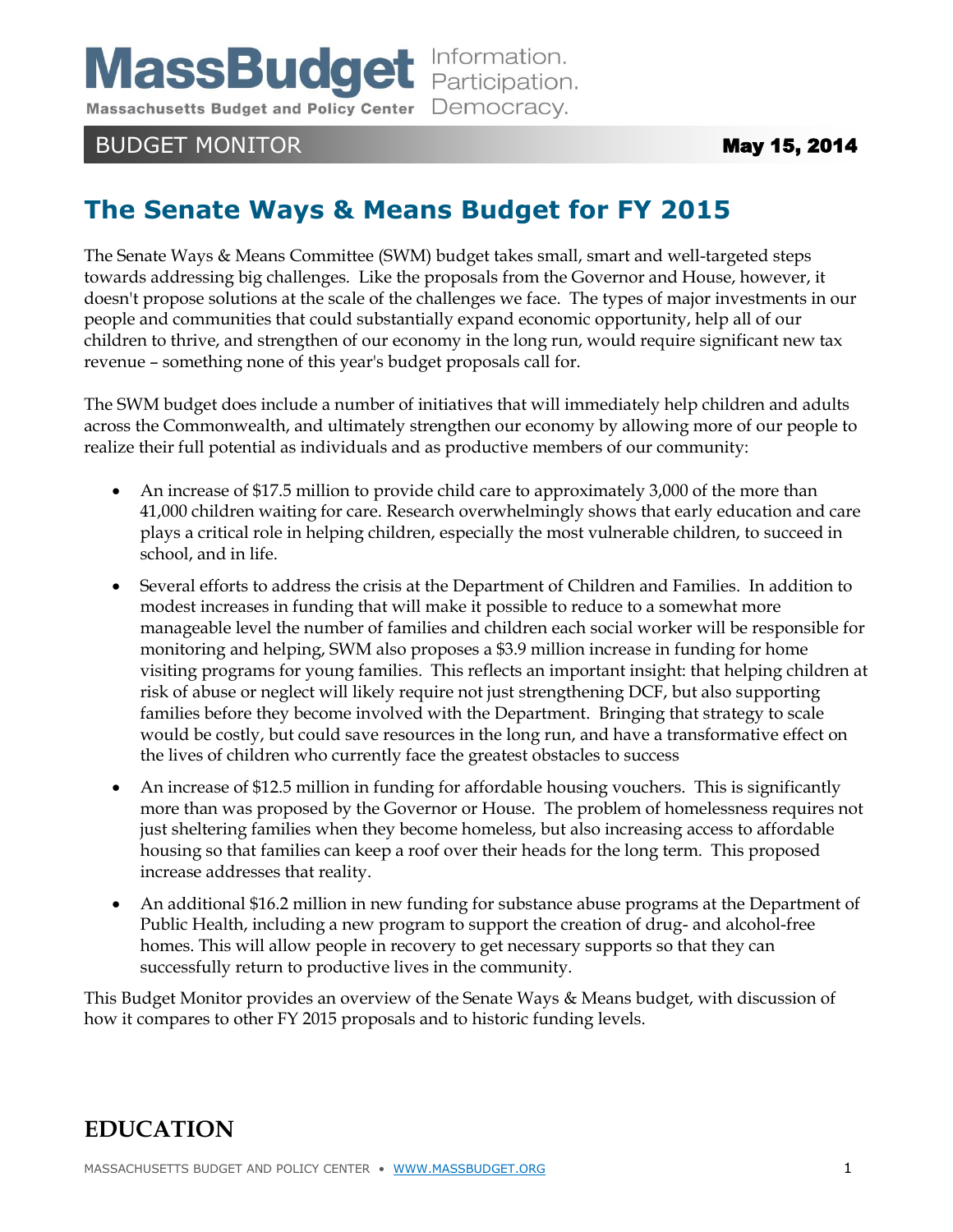## **Early Education & Care**

The Senate Ways & Means FY 2015 budget proposal of \$541.3 million for programs and services administered by the Department of Early Education and Care (EEC) is a \$25.5 million increase over current FY 2014 spending. As the table below outlines, the FY 2015 SWM proposal provides slightly more funding for services and supports for Income Eligible children than either the House or Governor's proposals.

| <b>Income Eligible Services and Support</b> |             |                      |               |               |               |  |  |  |
|---------------------------------------------|-------------|----------------------|---------------|---------------|---------------|--|--|--|
|                                             | Line Item # | <b>FY 14 Current</b> | FY 15 Gov     | FY 15 House   | FY 15 SWM     |  |  |  |
| Resource and Referral                       | 3000-2000   | \$5,873,862          | \$5,873,862   | \$5,873,862   | \$5,803,861   |  |  |  |
| Income Eligible Care                        | 3000-4060   | \$214,340,742        | \$241,894,678 | \$241,894,678 | \$227,594,678 |  |  |  |
| FY 15 I.E. Wait List                        | 3000-4040   | $50^{\circ}$         | \$15,000,000  | \$10,000,000  | \$17,500,000  |  |  |  |
| FY 14 I.E. Wait List                        | 3000-4070   | \$15,000,000         | \$0           | \$0           | \$15,000,000  |  |  |  |
| <b>Total</b>                                |             | \$235,214,604        | \$262,768,540 | \$257,768,540 | \$265,898,539 |  |  |  |

All three proposals are significantly higher than FY 2014, but the SWM proposal provides \$17.5 million for children on the wait list in FY 2015, \$2.5 million more than the Governor and \$7.5 million more than the House. The Governor's proposal limited wait list spending to infants, toddlers and preschool children on the Income Eligible **Wait List** and projected that funding would provide care for about 1,700 children. The SWM proposal opens funding to school-age children for wrap-around care as well as full day care for infants, toddlers, and preschool children. Because school age children need fewer hours of care, the average cost per child for the SWM proposal is less than the Governor's. SWM projects that the \$17.5 million **Wait List** proposal would provide services to around 3,000 more kids.

Although funding increases help EEC support more kids with subsidies, wait lists remain high. The number of kids waiting for a subsidy through the Income Eligible account remains around 40,000 and does not appear to be shrinking significantly. Although not documented publically, about 1,000 kids in foster care are waiting for care through the Supportive Child Care account. Supportive care provides early education and care opportunities to children in the care of the Department of Children and Families, the primary child welfare agency serving kids who have been abused and neglected.

Initiatives introduced by the Governor received a mixed response from SWM. SWM did not fund IT costs to embed the Quality Rating and Improvement System (QRIS) into EEC's current computer system. QRIS is a rating system used by EEC to measure the quality of early education and communicate guidance to providers. The Governor proposed \$2.5 million. SWM provides \$1.0 million for the K1 Classroom Grant Program, \$1.0 million less than the Governor. This grant would fund new pre-k classrooms in cities and towns around the state with a goal of increasing school readiness and improving 3rd grade reading. Gateway cities and districts with struggling schools receive preference. The House did not provide funding for either of these initiatives.

The Children's Trust Fund's **Healthy Families Home Visiting Program** receives \$14.5 million, approximately \$4 million more than FY 14 current spending and both previous FY 2015 proposals. This program provides home visits for first-time parents under the age of 21. The **Universal Pre-Kindergarten** program receives just \$6.5 million. The Governor and House provided \$7.5 million for this program, level with FY 2014 spending.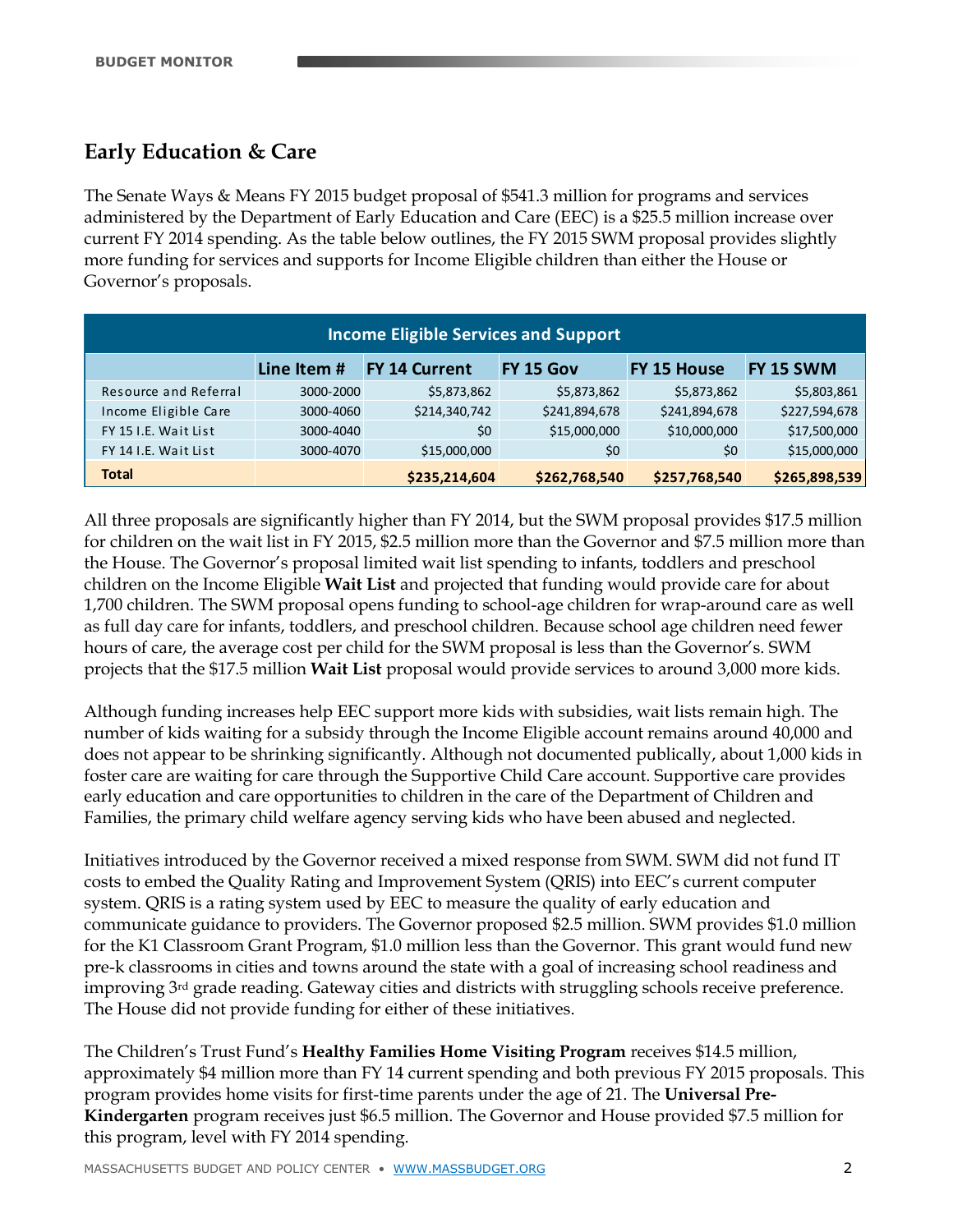For more information on these early education and care programs, see the MassBudget [Children's](http://children.massbudget.org/early-ed-care)  [Budget.](http://children.massbudget.org/early-ed-care)

SWM also provides \$385,000 to continue an assessment of EEC which began in FY 2014. The FY 2014 budget appropriated \$500,000 to hire a nonprofit research organization to undertake a 2 year assessment of the services administered by EEC. Goals of the assessment include identifying promising practices in the administration of subsidies, evaluating the businesses process involved in service delivery, and measuring the effectiveness of the current system in meeting the needs of children and families. Neither the Governor nor the House provided new funding for this assessment in their FY 2015 proposals.

## **K-12 Education**

The SWM budget provides some modest increases to K-12 education programs. All told, however, these increases are roughly in line with annual cost growth and do not represent significant new investments or expansions. Further, when looked at over a longer time horizon, total SWM support for FY 2015 would still be below pre-recession levels—about \$80 million less than in the FY 2009 GAA, adjusted for inflation. For more detail, please see the Education sections of MassBudget'[s Children's](http://children.massbudget.org/k-12)  [Budget](http://children.massbudget.org/k-12) and [Budget Browser.](http://www.massbudget.org/browser/cat.php?id=Education&inflation=cpi)

Two SWM proposals for K-12 grant programs are of particular note. First, in order to help schools better address substance abuse and mental health issues, the SWM budget creates a new \$5.0 million grant program for hiring **Substance Abuse Counselors**. Second, the SWM budget proposes \$70.3 million for **[Regional School Transportation,](http://children.massbudget.org/transportation-pupils-regional-school-districts)** a large increase of \$18.7 million over FY 2014 levels. The Governor and House proposed \$51.5 million and \$53.5 million respectively.

In March, to help cities and towns better plan for their local FY 2015 budgets, both the House and Senate passed local aid resolutions committing the legislature early in the budget process to specific funding levels for **Chapter 70 education** aid and Unrestricted General Government Aid (UGGA). The SWM proposal reflects this commitment, funding Chapter 70 aid at \$4.40 billion, which is \$99.5 million, or 2 percent, over FY 2014.

With the House, Senate, and Governor all making identical proposals, this is almost certain to be the final Chapter 70 plan for FY 2015. Specifically, this joint plan:

- Calculates district foundation budgets using updated enrollment and inflation data.
- Includes all pre-kindergarten students currently attending public schools in district foundation budgets, meaning they are counted when calculating state aid. Currently, districts can only count towards their foundation budgets up to two times as many regular education prekindergarten students as they have special education pre-kindergarten students. Further, these regular education students must be learning alongside special education students in an inclusive setting. This funding proposal would lift the cap for FY 2015 and allow districts to count towards foundation pre-kindergarten students in non-inclusive settings. As with all grade levels, students can only count towards foundation if they are not charged tuition for attending.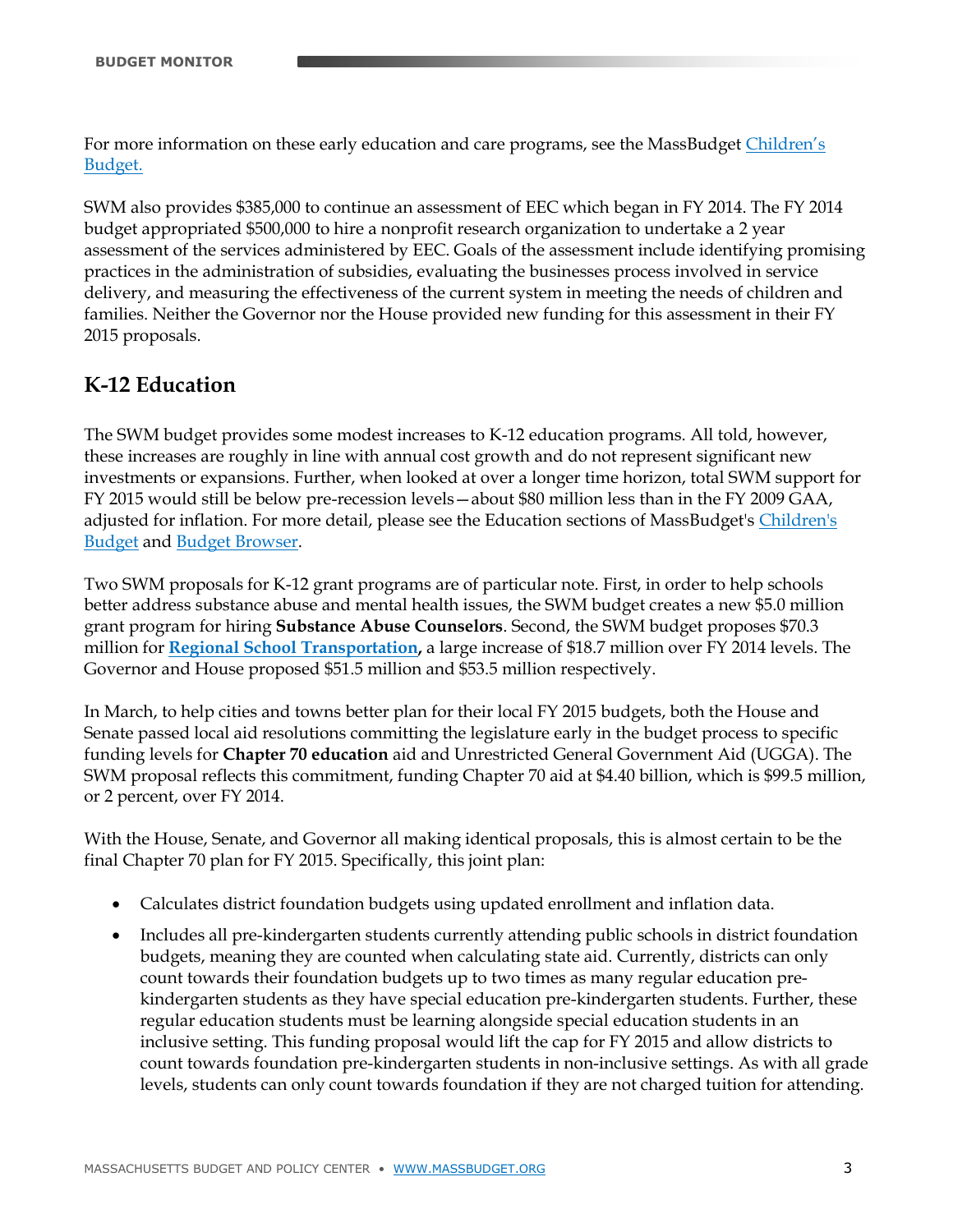Since enrollment counts are set for calculating FY 2015 foundation budgets, this policy change would only cost a modest \$2.3 million in its first year. If continued for future years, however, this change could significantly increase the provision of public early education.

- Phases-in an additional portion of the formula reforms planned in the 2007 budget, but slowed due to the ongoing fiscal crisis. Specifically, the budget provides 50 percent effort reduction and 35 percent downpayment aid. For more information on the reforms of 2007, please see MassBudget's [Demystifying the Chapter 70 Formula.](http://www.massbudget.org/report_window.php?loc=Facts_10_22_10.html)
- Provides a minimum \$25 per pupil increase over FY 2014 aid for all districts that wouldn't otherwise receive an increase of this amount.

Additionally, the SWM budget includes language allowing all districts to begin a four-year phase in of counting **health care costs for retired teachers** towards satisfying their net school spending requirements. This provision is also in the House budget. Districts that counted retiree health care costs in FY 1994, when the current Chapter 70 formula was first implemented, have been allowed to continue including them towards net school spending every year since. Districts that did not include retiree health care costs in FY 1994, however, have had to count it separately. While this change would equalize district spending requirements, it would have the ultimate effect of allowing many communities to spend less on public education.

The SWM budget does not include a provision in both the Governor's and House budgets that would convene a **foundation budget review commission** to review the state's approach to determining district foundation budgets. The foundation budget was designed more than twenty years ago and many of its underlying assumptions are increasingly [out of date.](http://massbudget.org/report_window.php?loc=Cutting_Class.html) Further, there is new evidence on what works best in schools that ought to be considered when reforming the foundation budget.

Among other K-12 education programs, the SWM budget provides:

 An increase of \$5.0 million for **[Charter School Reimbursements](http://children.massbudget.org/charter-school-reimbursement)**, up to \$80.0 million. This proposal would still fall short of fully funding the reimbursements formula, which DESE estimates would require \$104 million. Charter reimbursements have not been fully funded since FY 2012.

It is important to note that the Legislature is currently considering a supplemental spending bill that would increase charter reimbursements by \$27.6 million for FY 2014.

- An increase of \$7.9 million for the **[Special Education](http://children.massbudget.org/special-education-circuit-breaker) Circuit Breaker**, above what both the Governor and House proposed. The SWM Committee projects that its circuit breaker funding level is sufficient to fully fund the reimbursement formula.
- Level funding for **[METCO](http://children.massbudget.org/programs-eliminate-racial-imbalance-metco)**.
- Level funding for **[Innovation Schools.](http://children.massbudget.org/innovation-schools)** This account was funded at \$1.0 million for FY 2014 and the Governor proposed an increase to \$4.6 million for FY 2015. The House proposed elimination of funding.
- A cut of \$499,000 for **[Extended Learning Time Grants](http://children.massbudget.org/extended-learning-time-grants)**. Both the Governor and House proposed increases.
- A cut of \$1.0 million for **Adult Basic Education.**
- A cut of \$3.9 million for **[Kindergarten Expansion Grants](http://children.massbudget.org/kindergarten-development-grants)**. The House proposed level funding and the Governor proposed an increase of \$3.1 million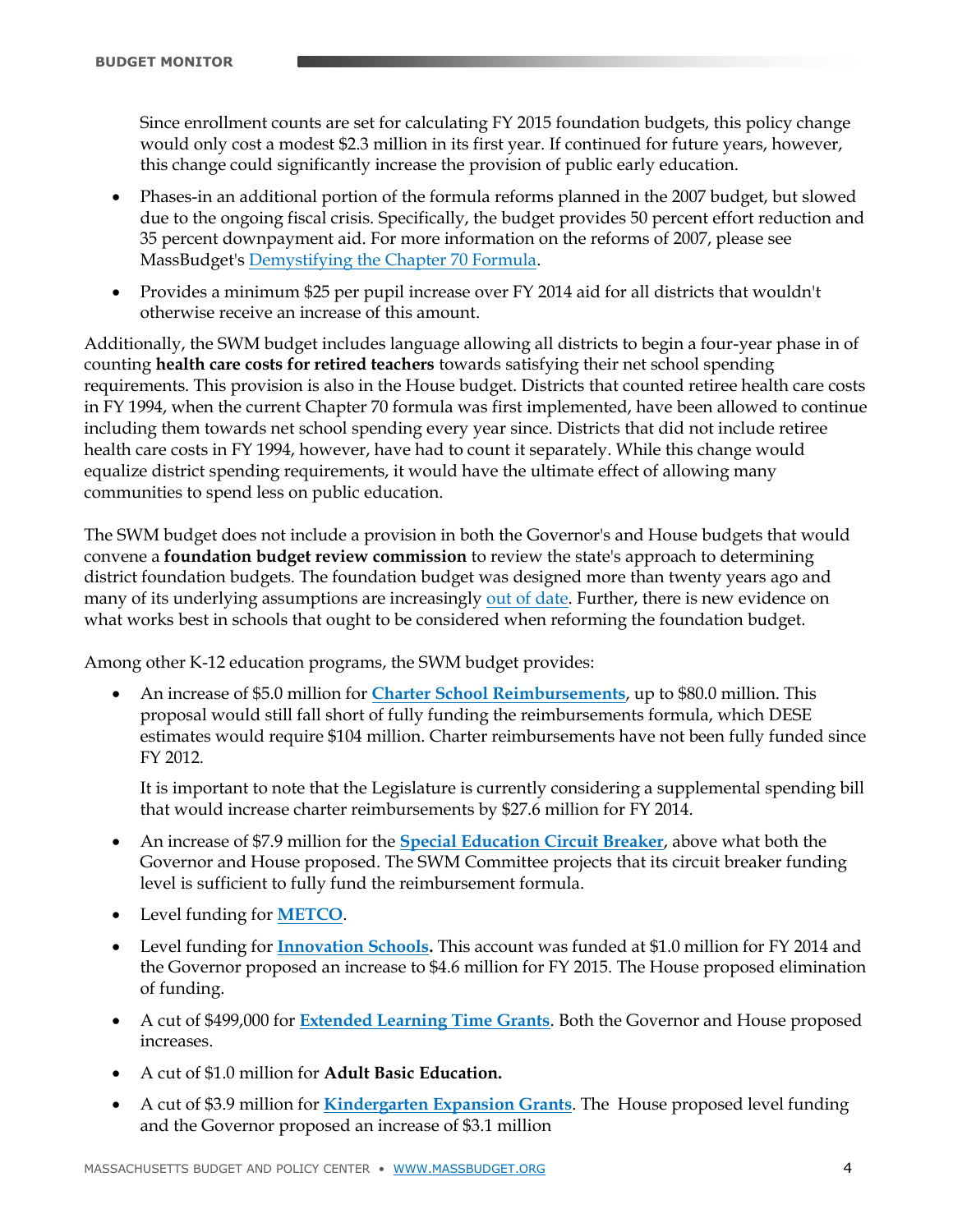Additionally, the SWM budget projects an automatic transfer of \$771.5 million in sales tax revenue to the **School Modernization and Reconstruction Trust Fund**, which is used to help school districts pay for school construction and renovation projects. When someone pays the Massachusetts sales tax, one percent of the retail value of the purchase goes to this fund.

## **Higher Education**

The SWM budget proposes a third year of continued reinvestment in public higher education, building on progress begun in FY 2013 and continued this year. Driven largely by state level income tax cuts that cost the state roughly \$3.2 billion annually, and by the lingering effects of the Great Recession, higher education was [cut by roughly a third](http://www.massbudget.org/browser/subcat.php?c1=1&c2=12&id=Higher+Education&inflation=cpi&budgets=315b14b13b12b11b10b9b8b7b6b5b4b3b2b1#comparisons) between FY 2001 and FY 2012 (adjusted for inflation).

While the SWM budget proposes a higher education increase of roughly \$31 million over FY 2014, both the Governor and House proposed even greater increases: \$53.4 million and \$65.1 million respectively. Lower funding for three programs largely explains these differences. They are:

- Supplemental funding for **Community Colleges**, directed through a new funding formula, is not included in the SWM budget. Both the Governor and House proposed funding of \$13.2 million. Without supplemental funding through this new formula, community college campuses are each roughly level funded in the SWM budget.
- **State Universities Incentive Grants,** which receives no funding in the SWM budget. Both the Governor and House proposed roughly \$8.0 million to support projects at state universities that advance goals of the [Commonwealth Vision Project.](http://www.mass.edu/visionproject/)
- **Science, Technology, Engineering and Mathematics (STEM) Starter Academy**, which was proposed by the House as a new program in community colleges, funded at \$4.8 million. Neither the Governor's nor the SWM budgets propose funding for this program.

Additionally, the SWM budget proposes making permanent the STEM Council, which currently functions under an executive order of the Governor. In addition to making the council permanent, SWM proposes expanding its scope to include the arts, renaming it the **STEAM Council**. The House budget also proposed making this council permanent but did not include arts in its purview, so this will need reconciliation in conference committee.

Appropriations to each of the three campus types are detailed in the table below. It is important to note that starting in FY 2012, all campuses began retaining tuition payments from out-of-state students, rather than remitting that revenue back to the state. MassBudget adds in an estimate of these payments for FY 2012 to the present, allowing for more accurate year to year comparisons. Additionally, MassBudget adds collective bargaining accounts and other programs located at particular campuses to their respective campus totals.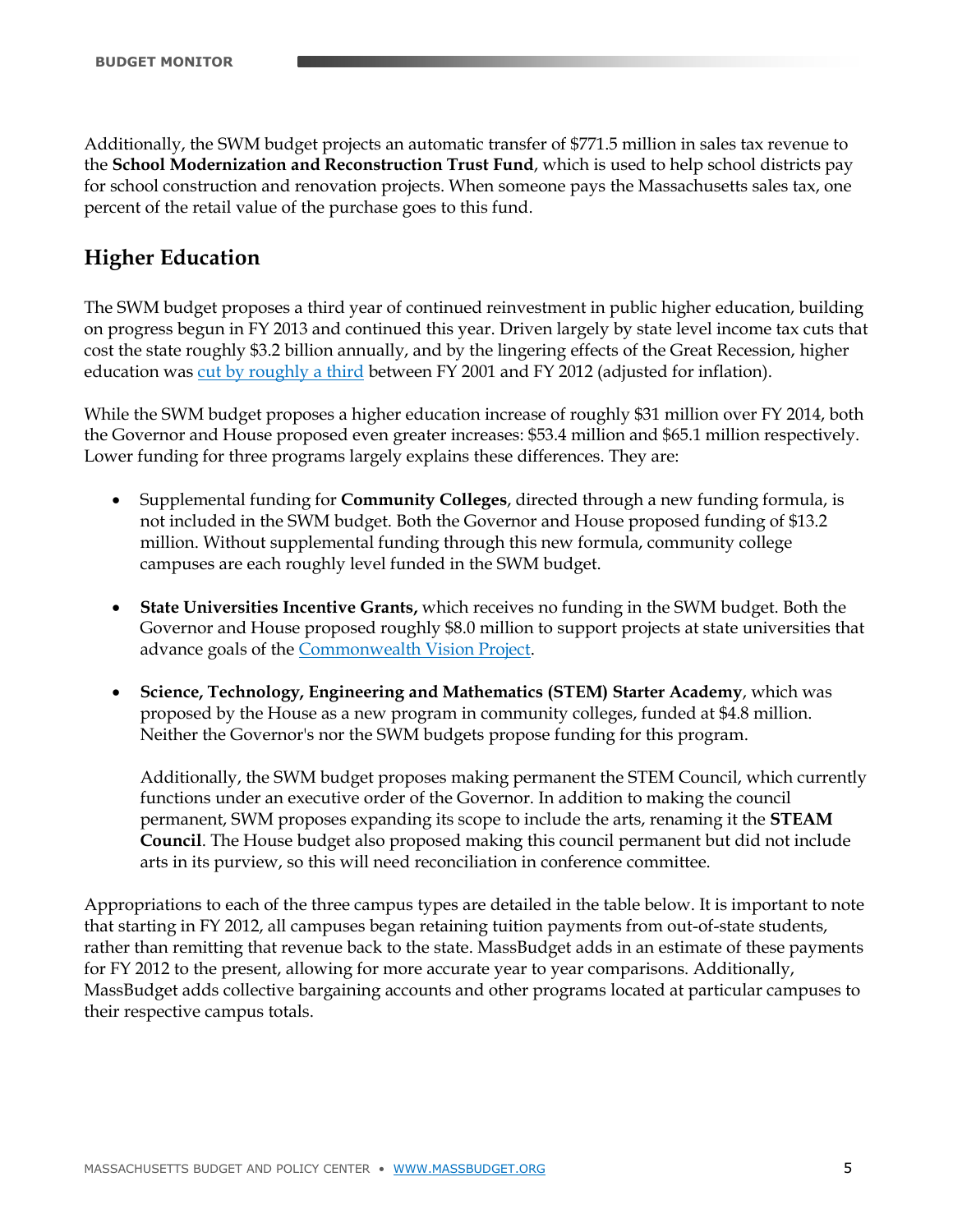|                     | <b>FY 2014</b> | <b>FY 2015</b><br>Governor | <b>FY 2015</b><br>House | <b>FY 2015</b><br><b>SWM</b> | <b>FY15 SWM -</b><br><b>FY14 Current</b> |
|---------------------|----------------|----------------------------|-------------------------|------------------------------|------------------------------------------|
| UMass               | 500,019,691    | 533,083,136                | 539,169,486             | 536,169,486                  | 36,149,795                               |
| State Universities  | 232,907,944    | 246,202,891                | 246,902,939             | 238,654,163                  | 5,746,218                                |
| Community Colleges  | 255,038,549    | 267,983,781                | 272,733,781             | 255,511,267                  | 472,718                                  |
| Total, all campuses | 987,966,184    | 1,047,269,808              | 1,058,806,206           | 1,030,334,916                | 42,368,732                               |

*\*All totals include MassBudget adjustments for tuition retention and other campus-specific appropriations.*

The SWM proposal follows through on a commitment made through the FY 2014 budget to increase funding for **UMass** by \$40 million in FY 2015 (due to MassBudget adjustments, this total differs slightly from the UMass increase shown in the table above). If this increase is met, UMass has committed to freezing student tuition and fee increases for FY 2015.

The SWM budget proposes an increase of \$1.0 million for the **State Scholarship Program**. The House also proposed a \$1.0 million increase, whereas the Governor proposed roughly level funding.

### **Youth Development**

Youth Development programs aim to help young people find their path to a promising career. They foster engagement in the community, provide training or employment, and prevent violence or other antisocial behavior.

The SWM Committee budget recommends spending \$31.8 million on Youth Development programs in FY 2015 which is \$2.9 million more than the final House budget. (Each line item in the chart below is described in the *Youth Development* section of MassBudget's *Jobs & Workforce Budget* here: [http://workforce.massbudget.org/youth-development\)](http://workforce.massbudget.org/youth-development). The SWM Committee's budget is \$4.9 million less than FY 2014 current funding for these combined programs and \$7.7 million less that the Governor's FY 2015 proposal.

| <b>YOUTH DEVELOPMENT PROGRAMS</b>                      |                     |                      |              |              |                                  |                                       |  |
|--------------------------------------------------------|---------------------|----------------------|--------------|--------------|----------------------------------|---------------------------------------|--|
| Line-Item name (number)                                | <b>FY14 current</b> | <b>FY15 Governor</b> | FY 15 House  | FY 15 SWM    | <b>FY15 SWM-FY</b><br>14 current | <b>FY15 SWM-</b><br><b>FY15 House</b> |  |
| Safe and Successful Youth<br>Initiative (4000-0005)    | \$8,800,000         | \$9,533,708          | \$4,100,000  | \$4,000,000  | (54,800,000)                     | (\$100,000)                           |  |
| Shannon Gang Prevention<br>Grant (8100-0111)           | \$7,000,000         | \$8,000,000          | \$6,000,000  | \$6,500,000  | (5500,000)                       | \$500,000                             |  |
| Youth Works (7002-0012)                                | \$10,000,000        | \$12,000,000         | \$8,000,000  | \$12,000,000 | \$2,000,000                      | \$4,000,000                           |  |
| School to Career Connecting<br>Activities (7027-0019)  | \$2,750,000         | \$2,750,000          | \$2,750,000  | \$2,500,000  | ( \$250,000]                     | ( \$250,000]                          |  |
| Youth-at-Risk Matching<br>$(4590-1507)$<br>Grants      | \$3,600,000         | \$2,700,000          | \$3,850,000  | \$3,050,000  | ( \$550,000]                     | ( \$800,000)                          |  |
| Gateway City Career<br>$(7009 - 6402)$<br>Academies    | \$500,000           | \$500,000            | \$0          | \$0          | (5500,000)                       | \$0                                   |  |
| Youth Build Grants (7061-                              | \$2,000,000         | \$2,000,000          | \$2,250,000  | \$1,750,000  | (\$250,000)                      | (5500,000)                            |  |
| Transitional Employment<br>Program at Roca (4800-0016) | \$2,000,000         | \$2,000,000          | \$2,000,000  | \$2,000,000  | \$0                              | \$0                                   |  |
| <b>Total</b>                                           | \$36,650,000        | \$39,483,708         | \$28,950,000 | \$31,800,000 | ( \$4,850,000]                   | \$2,850,000                           |  |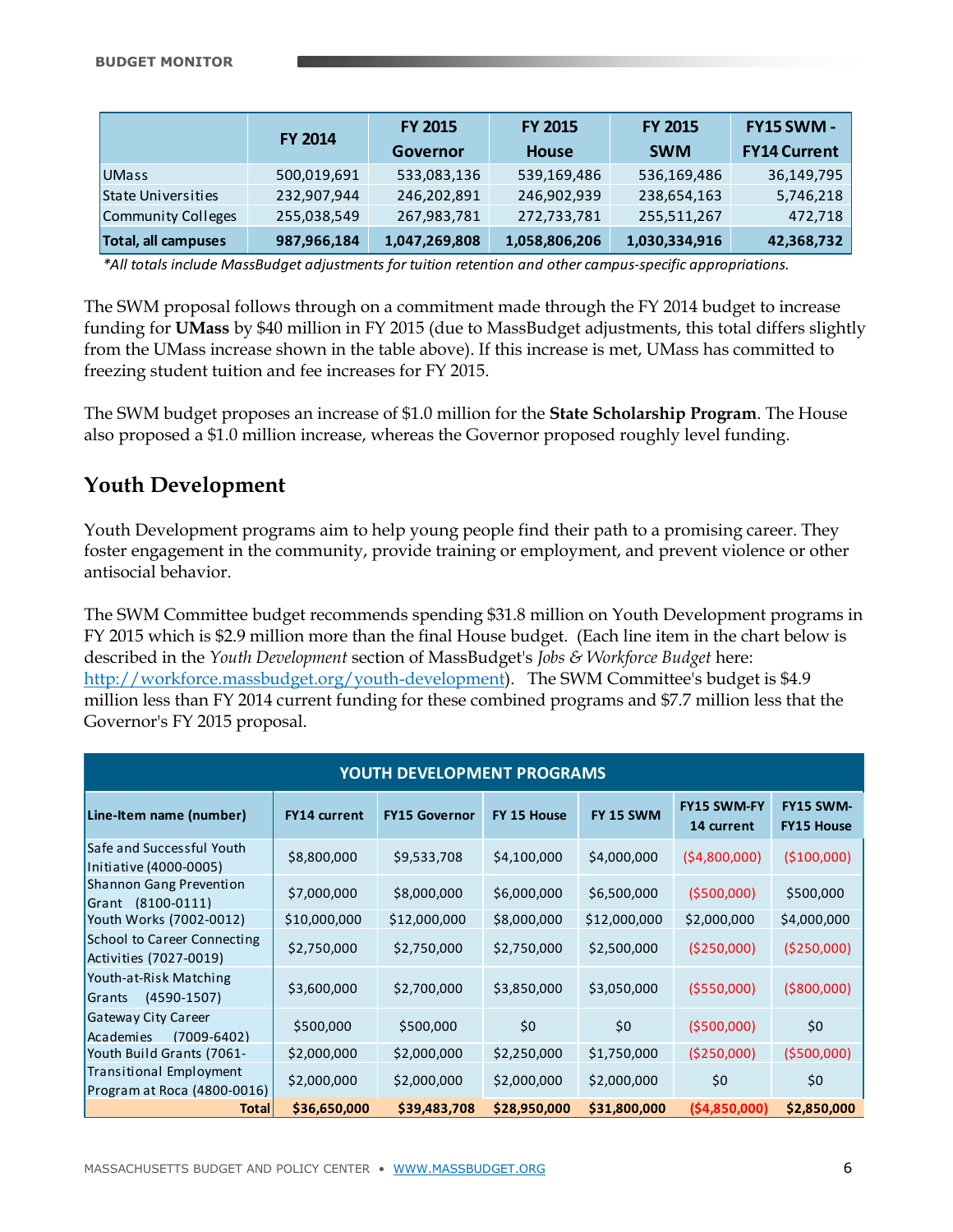# **ENVIRONMENT & RECREATION**

The state budget funds programs that keep our air and water clean, maintain fish and wildlife habitats and support parks, beaches, pools and other recreation facilities. The SWM Committee recommends spending \$194.7 on these programs in FY 2015, an increase of \$5.4 million above the current FY 2014 budget. The SWM budget is \$1.6 million less than the House budget and \$3.1 million less than the Governor's proposal. Between FY 2001, when \$3 billion in tax cuts were being implemented, and FY 2014 funding for environment and recreation programs has fallen almost 35 percent in inflationadjusted dollars.

Of the cuts to state funding for environment and recreation, the largest have been to the Department of Conservation and Recreation (DCR) which oversees the state's beaches, parks, pools and other recreation facilities. Between FY 2001 and FY 2014 the parks and recreation budget has been cut almost in half (43 percent) in inflation-adjusted dollars. This has forced DCR to cut back on maintenance and staffing of its recreation facilities and to shorten the season when many state parks, beaches and pools are open to the public. In its budget the SWM Committee recommends increasing funding for **state beaches and employees** who work at recreation facilities by \$1.4 million above the current FY 2014 budget to \$14.1 million. It recommends reducing funding for **state parks** by \$1.3 million below FY 2014 current spending to \$41.6 million.

In addition to funding for parks and recreation the SWM Committee's budget for environment and recreation programs also:

- Does not expand the bottle bill to water, juice, coffee and tea drinks. The Governor's budget used \$4.0 million from this proposed expansion to increase state support for **redemption centers** to \$4.4 million. The SWM budget recommends level-funding support for these centers at \$375,000. The House recommends providing these centers with \$500,000 in FY 2015.
- Includes \$200,000 in a new account to fund a **state climatologist**. In his FY 2015 budget the Governor recommended hiring a state climatologist at UMass Amherst to research climate change and educate the public about the issue. His budget also recommended providing \$2.0 million to a new account within the Executive Office of Energy and Environmental Affairs to help the state adapt to climate change. While the SWM budget does provide funding for a climatologist, it does not include funding for climate change preparedness. The House budget, by contrast, provides \$1.0 million in funding for climate change preparedness but does not recommend the hiring of a climatologist.

# **HEALTH CARE**

## **MassHealth (Medicaid) & Health Reform**

The Fiscal Year (FY) 2015 budget proposal from the Senate Committee on Ways and Means (SWM) includes \$14.5 billion for the state's Medicaid program (MassHealth) and for other publicly-subsidized health insurance and related programs.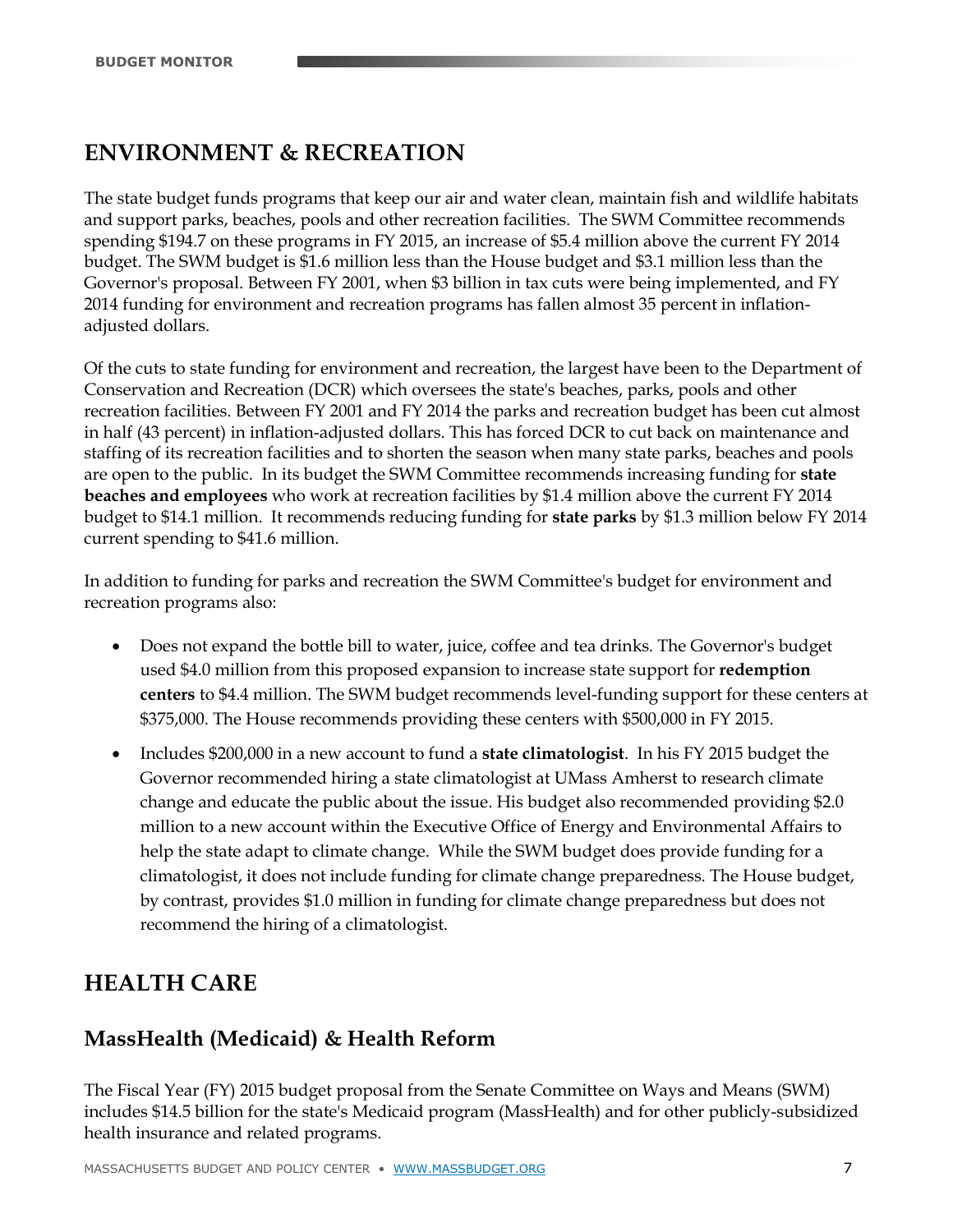Funding for MassHealth Managed Care (4000-0500) is \$4.8 billion, the same as in the Governor and House proposals. Unlike the Governor or House, however, SWM includes language similar to the language in the FY 2014 budget that would ensure that managed care capitation rates get adjusted based on changes in provider rates.

Funding for MassHealth Senior Care (4000-0600) is \$3.1 billion, \$36.8 million less than in the Governor's proposal and \$54.3 million less than the amount proposed by the House. Funding for MassHealth Feefor-Service (4000-0700) is \$2.4 billion, \$18.8 million less than in the Governor's proposal and \$19.9 million less than the amount proposed by the House. SWM does not include increased provider rates for nursing homes or for safety net hospitals, as included in the House budget.

All of the budget proposals have differed in their recommendations for adult dental coverage. Unlike the House budget, SWM restores coverage for adult dentures, and specifies that this coverage should be in place by April 1, 2015. This is a benefit that the Governor's budget had proposed to cover starting in January 2015. SWM also asks for a report to the Legislature on the status of adult dental coverage, and how that coverage compares to coverage in 2010. SWM also requires that the coverage for adult dental fillings not be eliminated over the course of the fiscal year.

SWM added a new provision that would allow eligible inmates or persons awaiting trial to be enrolled in MassHealth. While in prison, their membership would be suspended, but if they then required inpatient medical care outside of the prison walls, the MassHealth membership could immediately be re-instated. This would allow the Commonwealth to receive federal reimbursement for the costs of medical care outside of the prison. Currently, medical costs for inmates are borne by the state through the Department of Corrections. Moreover, because it would be easy to re-instate suspended coverage, this would eliminate gaps in coverage for people once they are released from prison.

An outside section added by SWM requires the Executive Office of Health and Human Services to report to the Legislature on how the MassHealth Program will operate to stay within its appropriations. This is similar to language included in the FY 2014 budget.

MassBudget, in conjunction with the Mass. Law Reform Institute and the Mass. Medicaid Policy Institute, publishes detailed briefs about MassHealth and health reform finance over the course of the budget debate. The brief analyzing the Senate budget proposals will be published after the Senate budget debate, and will provide a fuller discussion of these issues.

## **Mental Health**

SWM, like the House, recommends more funding for mental health services than did the Governor. The SWM FY 2015 budget proposal includes \$731.3 million for mental health. This is \$2.2 million more than recommended by the House, \$18.9 million more than recommended by the Governor, and \$23.5 million (3 percent) more than FY 2014 current appropriations.

SWM recommends \$87.6 million for children's mental health services, \$2.4 million more than FY 2014 current appropriations, and roughly equal to the House recommendation. Included in the line item funding children' mental health is language that earmarks \$3.1 million for the Mass. Child Psychiatry Access Project, and language requiring commercial insurers to be assessed for the cost of those services.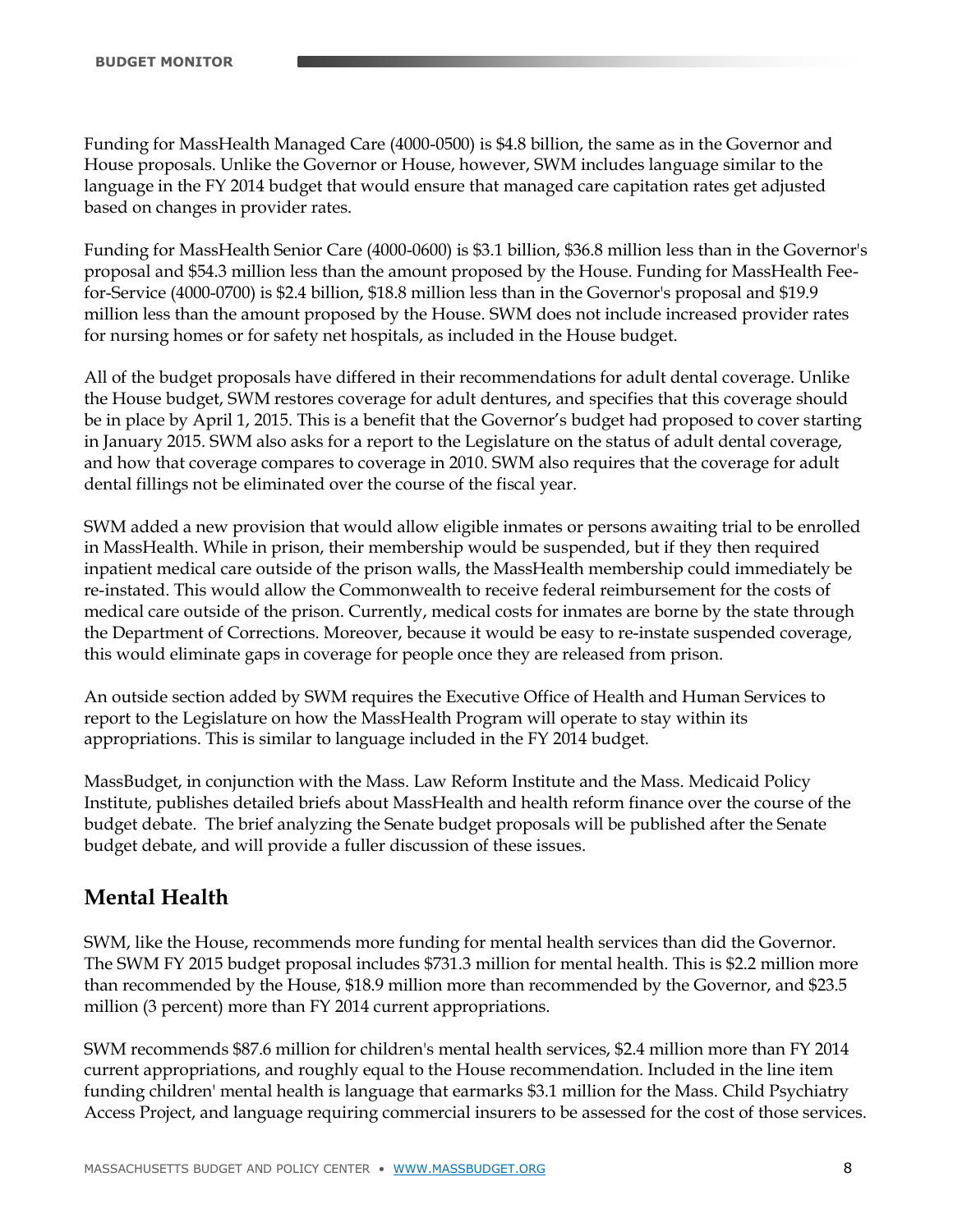This earmark and language, while not in the House budget proposal, was included in the FY 2014 budget.

SWM also recommends a total of \$432.6 million for adult mental health services, \$13.5 million more than the current FY 2014 appropriation total.

The SWM budget includes several provisions to support community-based programming. SWM creates a new line item (5046-0005), directing \$10.0 million for at least 100 new community placements for adults who are ready for discharge from the state's continuing care facilities. The federal Affordable Care Act (ACA) includes a provision that allows states to receive additional federal revenue if they commit to shifting Medicaid spending to non-institutional care. Also within funding for adult mental health services, SWM includes language similar to what was included in the FY 2014 budget that would maintain funding for the state's community-based clubhouse program. This provision was not included in the House budget.

The SWM budget proposal includes language that would ensure funding for at least 671 inpatient beds by the end of the fiscal year (an increase from the FY 2014 budgeted total of 626 beds). Language also requires that of that total, there would be 260 adult continuing care inpatient beds by April 2015, of which 45 of those inpatient beds would be at Taunton State Hospital.

## **Public Health**

The SWM FY 2015 budget proposal includes \$571.0 million for public health. This is \$4.3 million more than recommended by the House, \$10.0 million more than recommended by the Governor, and \$15.8 million (3 percent) more than FY 2014 current appropriations.

The SWM budget proposal puts an emphasis on funding for substance abuse treatment, with a total of \$109.9 million budgeted for substance abuse services. Substance abuse funding in the SWM budget is \$13.5 million more than in the Governor's budget, and \$8.9 million more than in the House budget proposal.

Language in an outside section of the budget creates a substance abuse helpline within the Department of Public Health. This toll-free telephone number would provide information for people of all ages about inpatient and outpatient substance abuse treatment resources. The budget also includes language requiring the department to develop a website providing up-to-date information about treatment and transitional support services across the Commonwealth, particularly regularly-updated information about facilities with open beds.

SWM also creates two new line items to fund substance abuse treatment. SWM appropriates \$500,000 to a new program for the voluntary accreditation of Sober Homes. These community-based residences are drug- and alcohol-free transitional housing for people in recovery. There is also language in outside sections of the budget establishing the language creating these homes.

There is also \$10.0 million for a new non-budgeted Substance Abuse Services Fund to support expansion of substance abuse treatment. Dollars allocated to this fund would be available for substance abuse treatment and services.

Other than in substance abuse programming, there are no major public health initiatives in the SWM budget. The SWM budget includes: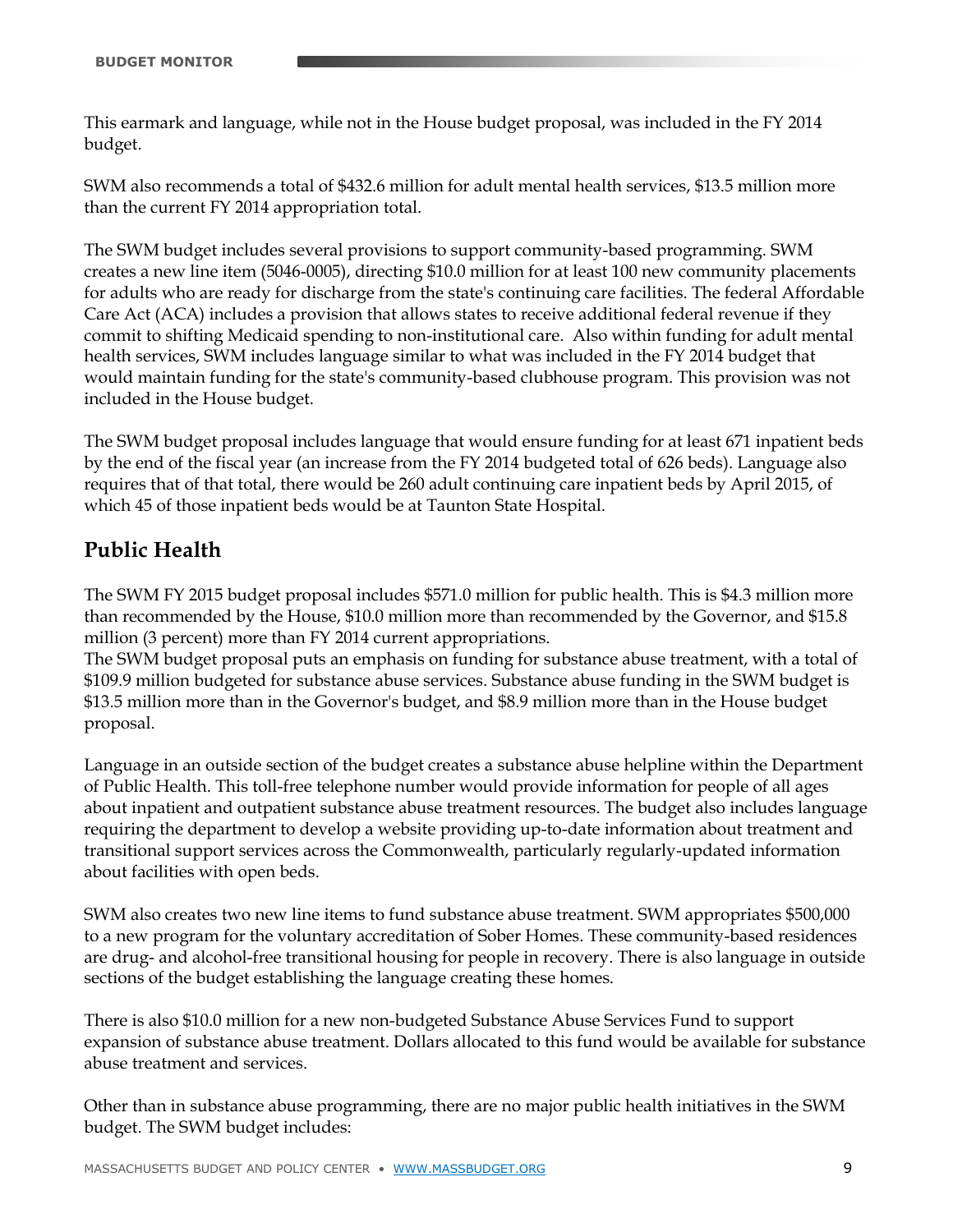- \$20.5 million for administrative public health functions, \$1.7 million more than in FY 2014;
- \$180.3 million for the public health hospitals, \$3.1 million more than in FY 2014;
- \$67.6 million for maternal and early childhood programs (such as early intervention and the WIC Supplemental Nutrition Program), almost level with FY 2014 appropriations;
- \$4.0 million for smoking prevention and cessation programs, level with the FY 2014 amount. (It always bears noting that in FY 2001, funding for smoking prevention programs topped \$69 million when adjusted for inflation; tax cuts and changed priorities stripped funding from these services);
- \$8.6 million for youth violence prevention programming, \$5.3 million or 38 percent below FY 2014 funding levels;
- \$24.8 million for health care access program, including \$12.4 million for school-based health programs, \$4.9 million for family health/family planning, and \$1.5 million for dental health. The department's health care access programs are funded at roughly the same amounts as in FY 2014.

\$77.2 million for prevention and wellness programs, including \$13.0 million for the state laboratory programs, \$4.0 for suicide prevention, and \$3.3 million for health promotion and disease prevention programs. This total is almost the same as the amount in FY 2014.

# **HOUSING**

 $\ddot{\phantom{a}}$ 

The state housing budget funds affordable housing and provides shelter to low-income homeless families as well as homeless individuals. The SWM budget recommends spending \$375.4 million on affordable housing which is only slightly less than the FY 2015 budget adopted by the House and is \$30.2 million less than the Governor's proposal for FY 2015. The SWM budget is \$71.1 million less than FY 2014 current spending.<sup>1</sup> As described below the SWM budget recommends reducing funding below FY 2014 current spending for shelter and short-term housing supports while providing an increase for rental vouchers.

The number of low-income families who have become homeless and are eligible for assistance from the state has grown despite recent efforts to restrict these families' access to shelter and other supports. Over the last several decades, the state steadily cut funding for the Massachusetts Rental Voucher Program (MRVP). The number of vouchers dropped from about 20,000 the late 1980s to fewer than 5,000 by the mid-2000s. This reduction in support for low-income renters, along with economic downturns like the Great Recession, has coincided with an increase in the number of low-income homeless families needing shelter. (See MassBudget's *[Shelter and Housing for Homeless Families](http://www.massbudget.org/report_window.php?loc=Shelter%20and%20Housing%20for%20Homeless%20Families.html)*.)

As the number of low-income homeless families has grown, the state has significantly increased funding for shelter even though it has also restricted families' access to shelter. FY 2014 current funding for the **[Emergency Assistance](http://children.massbudget.org/emergency-assistance-family-shelter-and-services)** (EA) program, which provides shelter to low-income homeless families including those living in hotels and motels, is \$155.1 million; another \$6.2 million is pending

<sup>&</sup>lt;sup>1</sup> The FY 2014 current budget also provides \$20.0 million in funding for LIHEAP a program largely funded through the federal budget to help low income people pay their energy bills. If the Legislature provides state funding to supplement the federal LIHEAP payments it generally does so in a supplemental budget during the fall or early winter.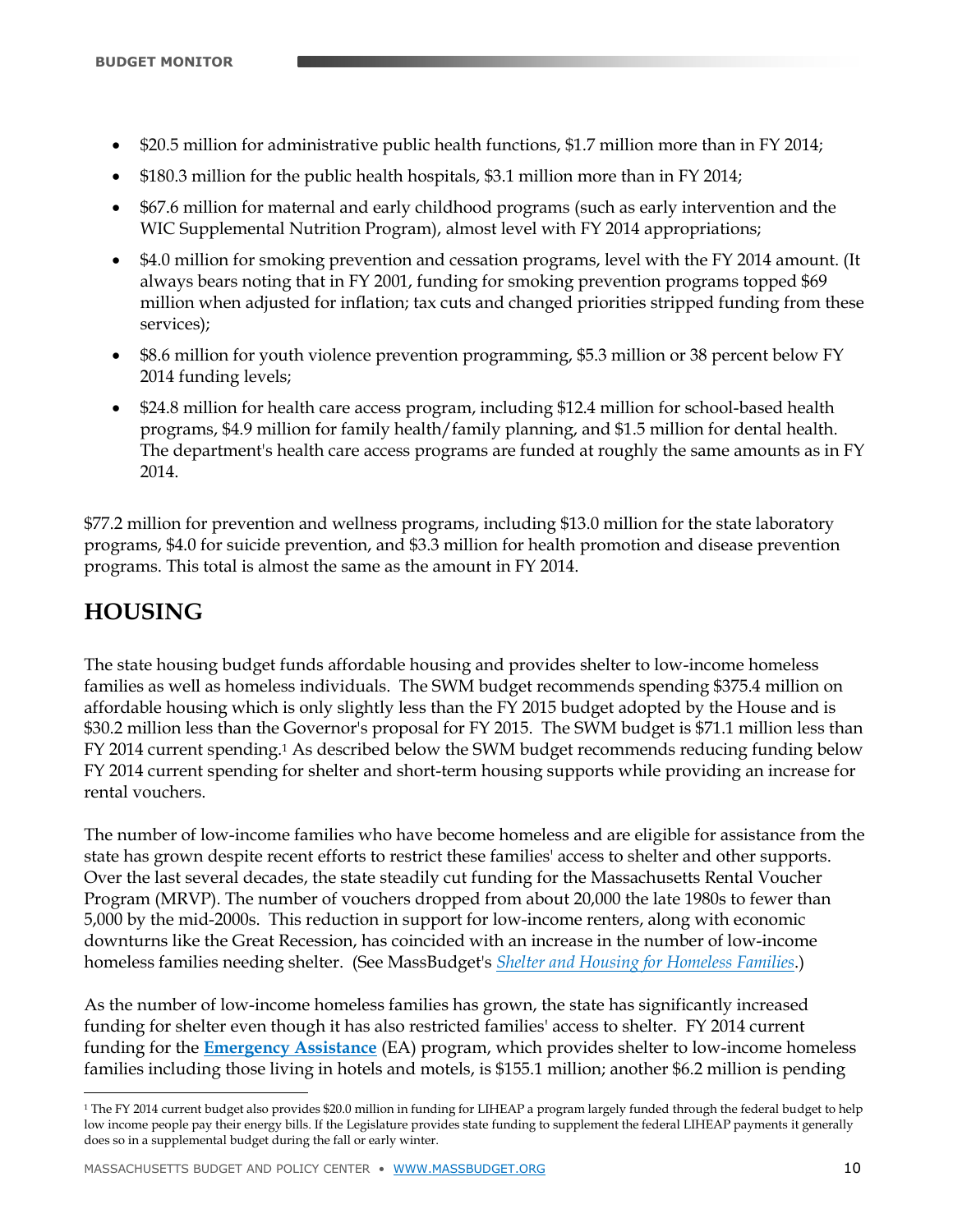before the Legislature in a supplemental budget. The SWM budget recommends \$136.9 million for EA, a reduction of \$24.4 million below the amount the state is expected to spend in FY 2014 if the funding pending in the supplemental budget is approved. The SWM budget proposal for EA is \$3.4 million less than the final House budget and \$42.7 million less than Governor's FY 2015 recommendation. The SW M budget merges the EA family shelter account with the one that helps homeless families living in hotels and motels.

To help low income homeless families avoid shelter, the FY 2012 budget created **HomeBASE** to provide short-term housing supports including rental and housing assistance. (For more details please see MassBudget's Children's Budget here: [http://children.massbudget.org/homebase.](http://children.massbudget.org/homebase)) The SWM budget reduces funding for HomeBASE to \$24.2 million reflecting the fact in the current fiscal year, 5,000 families will no longer receive rental assistance provided by the program. Like the House budget, the SWM proposal increases assistance to help homeless families move into housing from \$4,000 to \$6,000 for one year. The SWM also budget also requires that the Department of Housing and Community Development (DHCD) develop a plan to determine the maximum amount a family would need to secure stable housing; this plan could allow families to access as much as \$8,000 in housing assistance in one year.

The SWM Committee, while providing lower funding for EA in FY 2015 than either the Governor or the House, recommends an increase for **[MRVP](http://children.massbudget.org/massachusetts-rental-voucher-program)** of \$12.5 million above FY 2014 current spending to \$70.0 million. This level is \$9.5 million above the final House budget and \$12.5 million above the Governor's recommendation for FY 2015. In recent years the state has increased MRVP funding allowing the state to increase the number of vouchers to about 8,000. Many of the new vouchers created in recent years have been provided to families in shelter or who are losing their HomeBASE subsidies. The SWM Committee estimates its budget will allow the state to fund at least 1,000 new vouchers in FY 2015. The budget stipulates that these new vouchers be used to help reduce waitlists for the program rather than move families from EA shelters. Even with this increase, the budget funds far fewer than the 20,000 vouchers it supported in the late 1980s and early 1990s.

Among other housing programs, the SWM budget recommends:

- \$42.0 million for **shelter and assistance to homeless individuals** including the **Home and Healthy for Good** Program. This amount is \$2.4 million less than the House and \$244,000 less than the current budget.
- \$10.5 million for [RAFT](http://children.massbudget.org/residential-assistance-families-transition-raft) which is \$500,000 more than the current FY 2014 budget but \$500,000 less than the House proposal. RAFT provides one time funds of up to \$4,000 to help low-income families avoid homelessness. The SWM budget, like the House budget, does not continue funding, included in the FY 2014 budget, that provides up to 7 days of temporary lodging for low-income families who are about to become homeless but are ineligible for EA.
- \$64.0 million for state [subsidies to public housing authorities](http://children.massbudget.org/subsidies-public-housing-authorities) which is \$400,000 less than the FY 2014 current budget and is close to the House recommendation.
- Level funding the **alternative housing voucher** (AHV) program for people with disabilities at \$3.5 million and for the **voucher program for Department of Mental Health** (DMH) clients at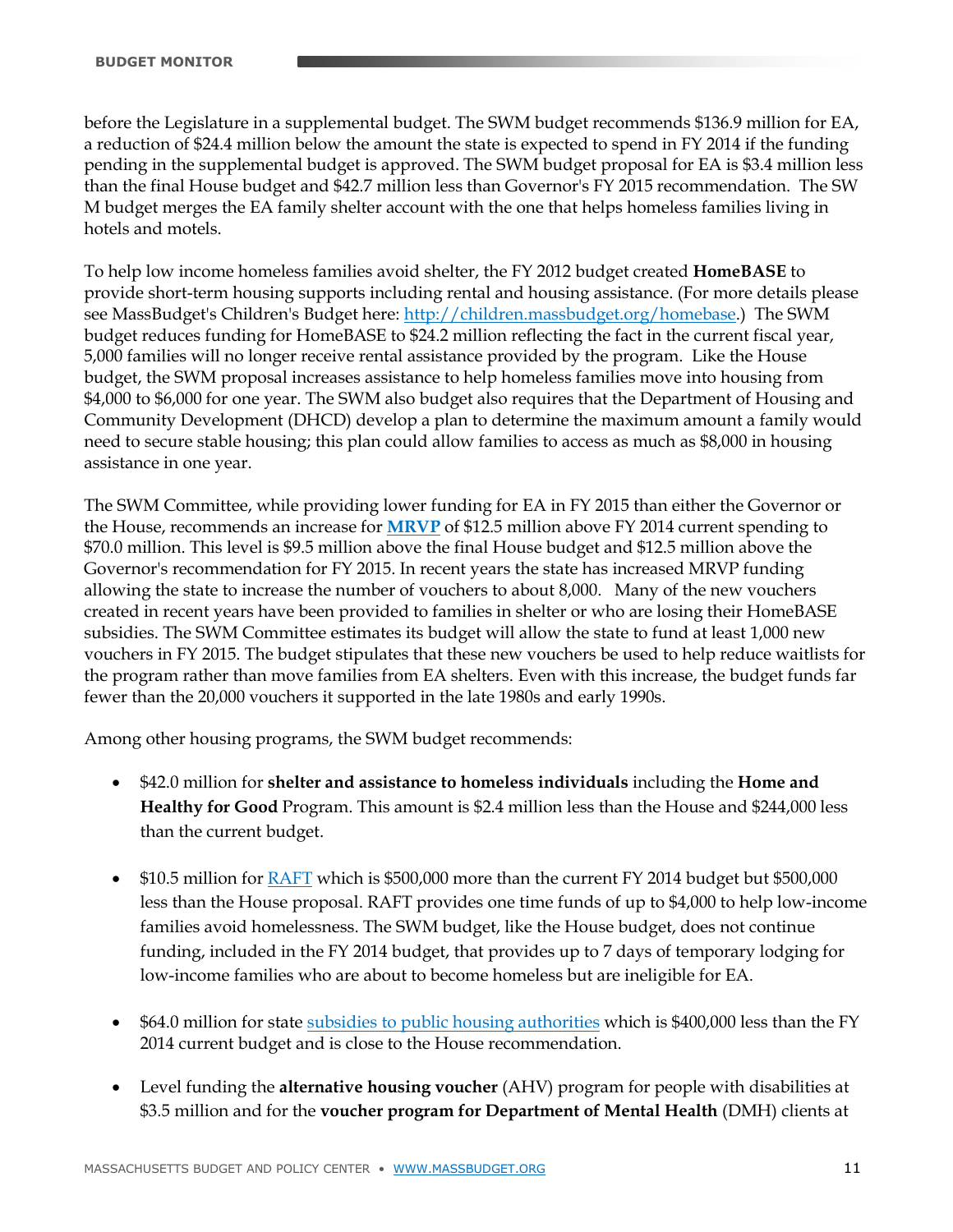\$4 million. The House and Governor both recommended level funding AVH but provide additional funding for vouchers for DMH clients.

- \$2.4 million for **housing services and counseling**, a \$650,000 increase above the House recommendation but \$250,000 less than the current budget.
- No funding for the new **Secure Jobs Pilot** which received \$500,000 in the House budget. This initiative is a one year demonstration project designed to link families served by EA, HomeBase, MRVP and RAFT with workforce supports.
- Allowing the Department of Housing and Community Development (DHCD) to withdraw up to \$20.0 million from the General Fund to pay for FY 2015 startup costs and energy assistance provided through the Low Income Home Energy Assistance Program **(LIHEAP).** LIHEAP, which is largely funded through the federal budget, helps low-income households pay their energy bills. Outside Section 89 of the Committee's budget requires that once DHCD receives its federal LIHEAP funds, it must reimburse the General Fund for any amount it withdrew for the program.

# **HUMAN SERVICES**

## **Child Welfare**

The FY 2015 SWM Budget proposal for Child Welfare programs and services is \$819.0 million, a 4.0 percent increase over FY 2014 levels and essentially level with both the Governor and House budget proposals. Funding for programs supporting our most vulnerable children remains over 10 percent lower than pre-recession levels.

Multiple initiatives introduced in the House proposal are not included in the SWM proposal. Initiatives not included in SWM are:

- \$200,000 for an emergency review of DCF management, record keeping, and background check policies by the Office of the Child Advocate
- Development of an IT plan to make it easier for case workers in the field to upload real-time data into the state system and to communicate with their supervisors.
- Two amendments that would make it harder for DCF to place foster children with members of their own extended families. DCF would be required to reject families as care providers if their record includes any of a number of offenses, even if the nature of the offense is minor or many years in the past. For more information on these amendments, see th[e Massachusetts Law](http://www.mlri.org/uploads/60/9c/609ce6ef58a2cc83516941cd2c5a7c13/FY15HWMFinal2.pdf)  [Reform Institutes' analysis of the House](http://www.mlri.org/uploads/60/9c/609ce6ef58a2cc83516941cd2c5a7c13/FY15HWMFinal2.pdf) Ways & Means proposal (p 8).

The **Department of Children and Families (DCF) Administration** receives \$74.6 million, on par with the Governor and House proposals and 5.0 percent over FY 2014 current spending of \$71.1 million. The SWM proposal includes language earmarking \$1.0 million for general IT improvements and mobile technology solutions for social workers. Language also reinstates a requirement that DCF ensure the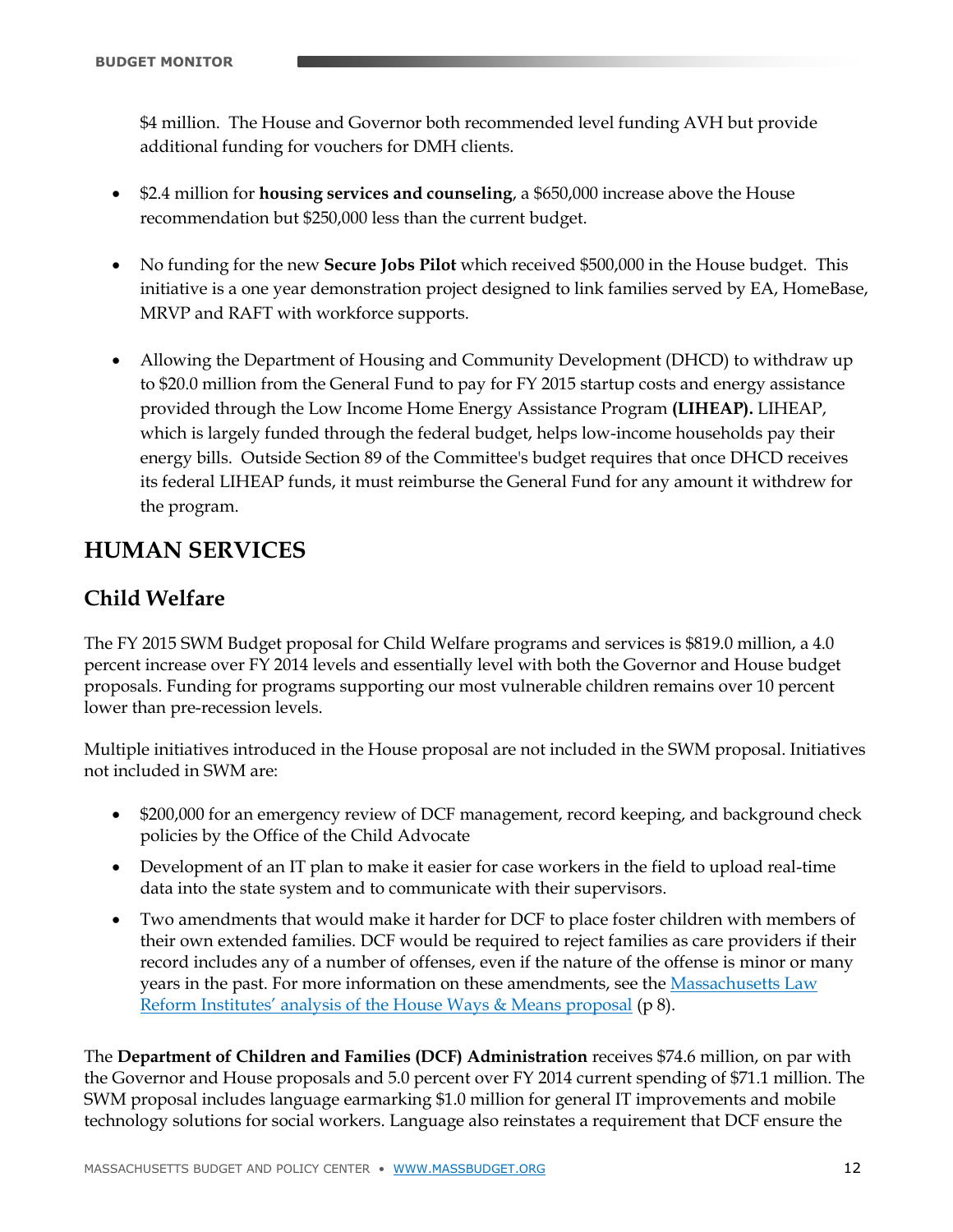timeliness of fair hearing and file two quarterly reports (December 2014, March 2015) with the legislature on the timeliness of fair hearings. Fair hearings allow children and families to appeal a DCF decision regarding child placement or a finding of neglect or abuse.

**Social Workers for Case Management** receives \$180.4 million, an increase of \$7.3 million (4.2 percent) compared to FY 2014 current spending. This increase will allow DCF to increase staffing with the intention of reducing the caseload levels of case workers to no more than 15 cases. Currently, many caseworkers have caseload levels of more than 20. The proposed increase matches the Governor's proposal, but is \$5.0 million below the House proposal. Even the House proposal might not have been enough to achieve desired case load levels because of turnover and the time it takes to train new social workers, and the SWM proposal provides even less.

A supplemental budget bill pending before the legislature does include language that would let DCF transfer funding from other accounts into the Social Workers line item. This could provide another source of funding to increase the number of case workers. However, the FY 2015 SWM proposal does not include this language and limits funding transfers to certain service accounts.

**The Child Welfare Training Institute**, which provides training to new case workers, is basically level with FY 2014 spending. This opens up questions as to whether the training institute has the available resources to train the influx of new case workers supported by the increase in funding by SWM.

**Services for Children and Families** receives an increase of \$14.2 million over FY 2014 current spending to \$265.4 million. A supplemental bill pending in the legislature would increase the FY 2014 appropriation by \$4.0 million and approximately \$10 million of the proposed increase in FY 2015 is tied to Chapter 257 rate increases. Chapter 257 standardizes rates according to the services delivered by providers to make the system more efficient and fair. For the majority of services, this has meant an increase in the rates paid to providers. Thus, even at the same service level an increased appropriation must be provided to cover the increase in rates. Taken together, this account is essentially funded at a level that will provide the same level of services as FY 2014. For more information on Chapter 257's rate standardization paid to contracted human and social service providers, see this [Chapter 257 update.](http://www.mass.gov/eohhs/provider/contracting/chap257/) Multiple earmarks in the SWM proposal include:

- \$200,000 for the Children's Advocacy Center of Bristol County
- \$100,000 for the Plymouth County Children's Advocacy Center
- \$100,000 for the Children's Cove Cape and Islands Child Advocacy Center
- \$75,000 for the Julie's Family Learning program
- \$100,000 for the Fragile Beginnings program
- \$224,953 for the College Bound Dorchester Inc. program
- \$25,000 for a learning achievement program in Amherst

The **Transitional Employment Program (ROCA)** receives \$2.0 million in the FY 2015 proposal, the same as last year. ROCA supports youth aging out of the child welfare system, the juvenile justice system, parolees and other high risk youth. Programming teaches youth about work building positive work habits helping youth stay connected. In 2013 ROCA and the MA Executive Office of Administration and Finance launched a social innovation financing project to reduce recidivism among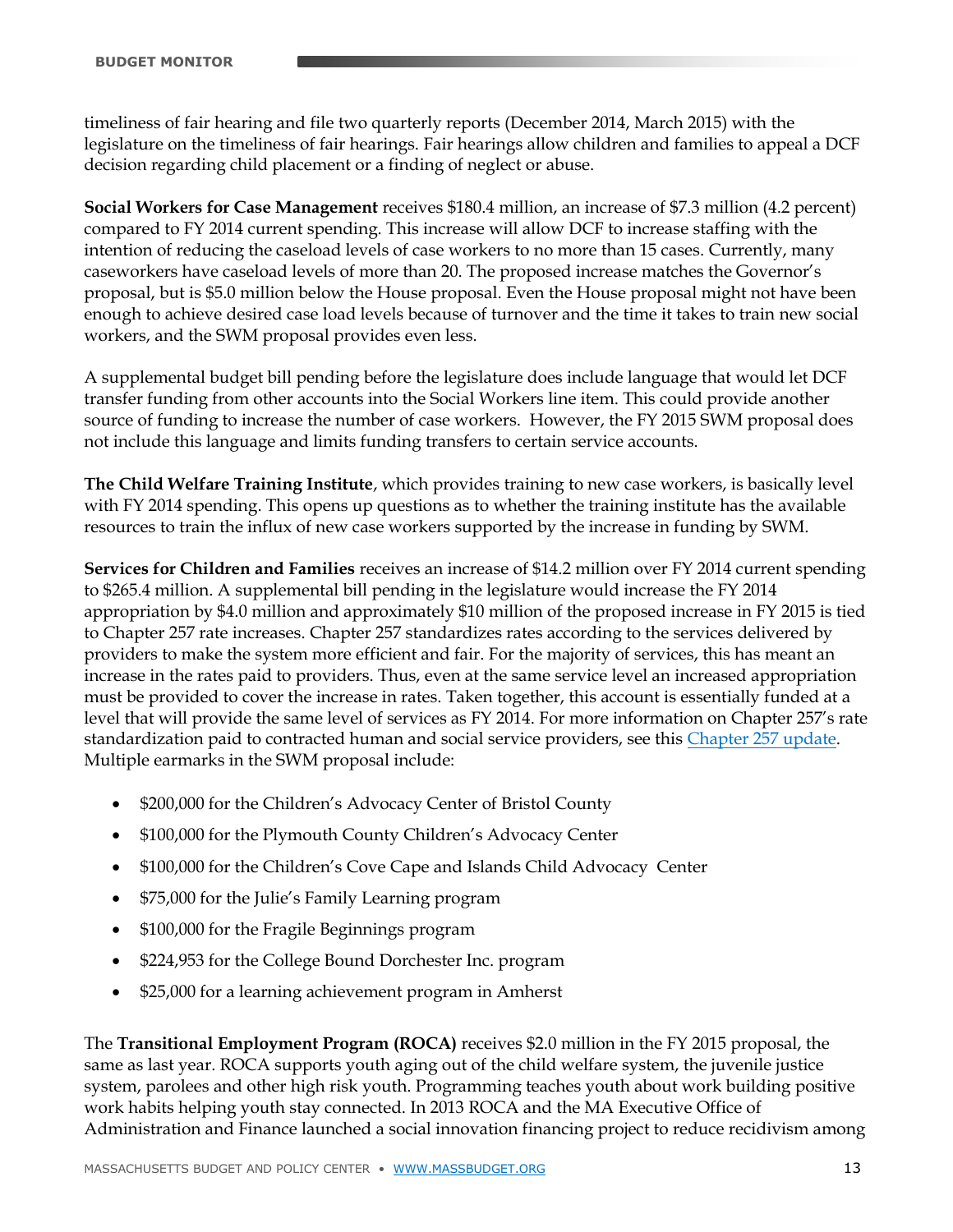youth aging out of the juvenile justice system and keep them out of the adult criminal justice system. The program is initially funded with private investment with the state only reimbursing if the program meets certain performance goals. Like the Governor, SWM allocates \$7.0 million for potential future payments to private investors if certain success benchmarks are met. The House proposal allocated only \$250,000, the same as the projected spending level for FY 2014.

### **Disability Services**

Disability services receives \$1.71 billion, an increase of \$172.4 million (11.2 percent) over FY 2014 current spending, but \$731,000 and \$10.1 million below the House and Governor respectively. The major increase goes to **Community Residential Supports** which receives \$991.9 million, an increase of \$144.8 million over FY 2014 current. Most of that increase is needed to cover Chapter 257 rate increases. Chapter 257 standardizes rates according to the services delivered by providers to make the system more efficient and fair. For the majority of services, this has meant an increase in the rates paid to providers necessitating an increased appropriation.

**Community Day and Work Programs** receives an increase to \$173.7 million, \$11.8 million above FY 2014 and level with the House, but \$5.5 million below the Governor's proposal. This increase supports moving more clients into integrated work environments. SWM also provides \$5.0 million for a **DDS Employment First Reserve** to further support the transition from sheltered workshops to communitybased employment and day support programs.

**Community Transportation Services** receives an increase of \$2.5 million (19.1 percent) to \$15.5 million, \$400,000 less than the House and Governor. **Respite Family Supports** receives \$52.4 million, essentially level with FY 2014 spending, but \$2.5 million below the House and Governor. For many families with disabled children, the respite program is the only source of support for afterschool recreational programming or for specialized caregiving.

SWM does not fund for an initiative introduced in the House that would provide \$1.0 million for a new pilot program for individuals to participate in a community based employment program.

The SWM proposal for programs and services administered by the Massachusetts Rehabilitation Commission (MRC) and the Massachusetts Commission for the Blind (MCB) is quite similar to the House and Governor with increases over FY 2014 projected spending of:

- \$3.4 million (28.2 percent) to \$15.7 million for **Head Injury Treatment Services**.
- \$1.3 million (11.0 percent) to \$13.1 million for the **MCB Turning 22** program.

#### **Elder Services**

The SWM proposal funds Elder Services at \$248.1 million, \$12.7 million more than FY 2014 spending, but approximately \$6 million below the House and Governor. **Elder Enhanced Home Care Services** receives a \$10.1 million increase over FY 2014 to \$63.1 million, level with the House and Governor. This increase will avoid wait lists for home care for the elderly allowing over 5,000 elderly to remain at home instead of living in a nursing home.

Two programs which receive less than proposals from the House and Governor include: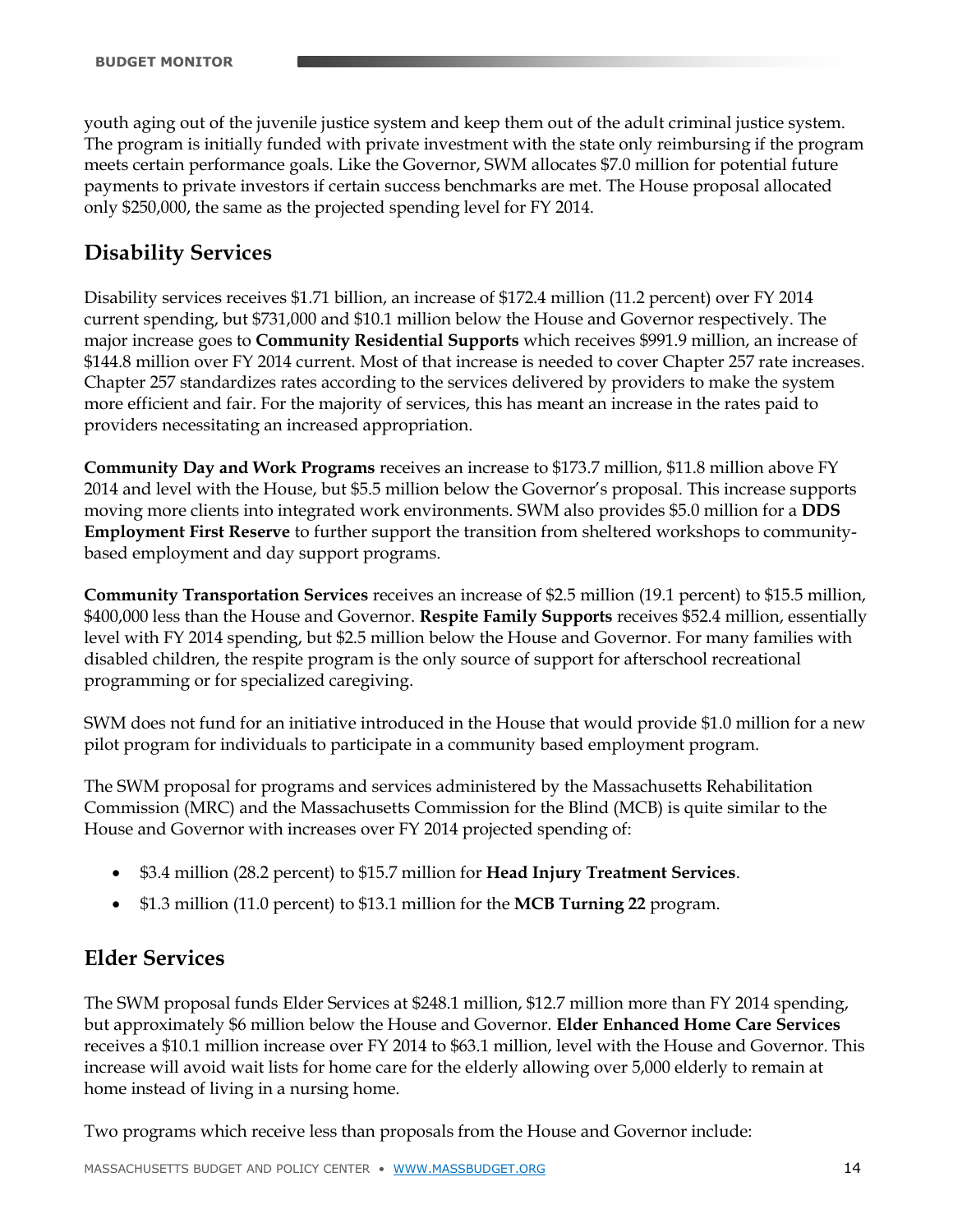- **Elder Home Care Purchased Services** at \$99.8 million, an increase of \$1.0 million over FY 2014, but \$4.6 million below the House and Governor.
- **Supportive Senior Housing** at \$4.2 million, level with FY 2014, but \$1.3 million below the House and Governor.

SWM proposes \$500,000 for a **Home and Community Based Services Policy Lab** which would analyze and recommend improvements to programs providing long term home and community-based services.

SWM proposes \$11.5 million for **Grants to Councils on Aging**, \$1.0 million above both current spending and the Governor's proposal, and \$115,000 below the House.

## **Juvenile Justice**

The Department of Youth Services (DYS) receives significant increases in a few of their programs, nearly matching increases proposed by the Governor and the House. The increases will allow DYS to accommodate 17 year olds in the juvenile system. Previously, 17 year olds were treated as adults. "Raise the Age" legislation passed in 2013 places these kids into the juvenile system with appropriate services. These youth will also be safer as youth face a much higher risk of being assaulted, including being the victims of sexual assault, when they are held with adults. Increases over FY 2014 which will help support these 17 year olds include:

- \$25.7 million for **Detained Youth**, an increase of 4.0 percent (\$995,000), \$304,000 less than the House, and \$440,000 less than the Governor.
- \$118.4 million for **Residential Services for Committed Youth**, an increase of 6.2 percent (6.9 million), \$289,000 more than the House, level with the Governor.

**Non-Residential Services for Committed Youth** actually gets cut slightly to \$22.7 million, \$253,000 below FY 2014 spending. This proposal is level with the Governor and \$86,000 more than the House.

## **Transitional Assistance**

For entitlement programs like transitional assistance, funding levels are significantly affected by anticipated caseload levels. The "entitlement" part means that any qualified person who applies must receive the service. Funding for these then is directly tied to how many people qualify and apply. These caseload levels have dropped over the past calendar year. For more detailed information on caseload levels for transitional assistance accounts, see "Research and Statistics" on the **DTA** home page. The caseload for **Transitional Assistance for Families with Dependent Children (TAFDC)** dropped from 52,659 in December 2012 to 46,546 in December 2013. That trend has continued this year with the caseload dropping further to 45,190 in April 2014. The decrease in caseloads has led to a decrease in the projected spending amount for FY 2014 and the proposed funding levels for FY 2015 in the Governor, House and SWM proposals.

The FY 2014 GAA budget funded **TAFDC** grants at \$302.0 million. The Governor's FY 2015 proposal provided \$263.8 million while the House provided \$255.7 million. SWM proposes a further decrease to \$253.2 million, 16.2 percent below FY 2014 current spending, based on projections that the caseload will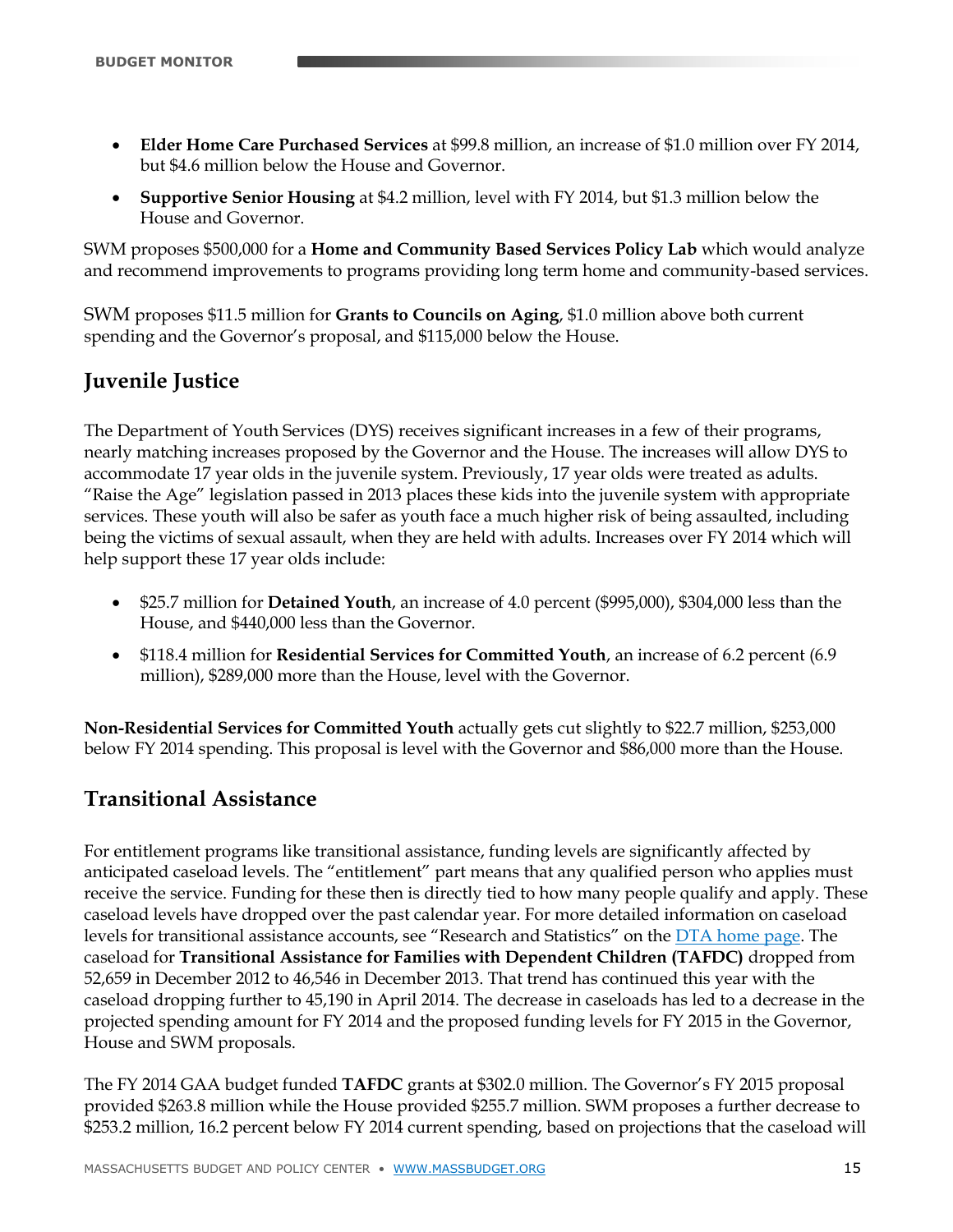continue to fall. It is important to note that under this program, grants given to qualified families have lost significant value over time due to inflation. Instead of decreasing the appropriation, SWM could have proposed increasing the value of the grant to help these children and families pay for basic necessities. For a more in depth analysis of the grants value, see [TAFDC: Declines in Support for Low-](http://www.massbudget.org/report_window.php?loc=declines_tafdc.html)[Income Children and Families.](http://www.massbudget.org/report_window.php?loc=declines_tafdc.html)

The current proposal could also have used these savings to provide increases to other programs that help low income children and families, such as child care and job training. Instead, the SWM proposal provides the **Employment Services Program** with just \$4.4 million, a cut of \$3.3 million from FY 2014 current spending, and \$6.4 million below the House proposal. This program provides TAFDC recipients with education, occupational skills and the employment support services needed to acquire and retain jobs. Under the SWM proposal, this program is 85.8 percent below FY 2009 GAA inflation adjusted levels.

**Emergency Aid to the Elderly, Disabled and Children (EAEDC)** receives \$88.4 million, \$4.8 million below FY 2014 spending, but \$834,000 more than the House proposal. EAEDC is a cash assistance program individuals who are disabled, caring for someone who is disabled, 65 or older, in a Mass. Rehab program, and children who are not able to get TAFDC benefits.

The **Department of Transitional Assistance Administration** receives \$62.7 million, 3.0 percent below FY 2014 current spending of \$64.6 million, but \$1.6 million above the House. The clothing allowance, a one-time payment made in September to TAFDC recipients to help pay for back-to-school clothing, remains at \$150. This allowance has also lost significant value over time due to inflation. A rent allowance of \$40 per month is not included in budget language.

## **Local Aid**

In March, to help cities and towns better plan for their local FY 2015 budgets, both the House and Senate passed local aid resolutions committing the legislature to funding **Unrestricted General Government Aid (UGGA)** at \$945.8 million. The FY 2015 SWM budget reflects this commitment, which is \$25.5 million above FY 2014 levels. The Governor, by contrast, proposed level funding.

UGGA is a form of local aid, money that flows from the state budget to city and town budgets, helping them fund vital local services such as police and fire protection, parks, public works, and schools (UGGA comes in addition to direct school support that districts receive from Chapter 70 aid).

Driven largely by state level income tax cuts that cost the state roughly \$3.2 billion annually and by the lingering effects of the Great Recession, UGGA has been cut dramatically since FY 2001. Specifically, the SWM budget's proposed spending level is \$779.4 million, or 45 percent, below FY 2001 levels, adjusted for inflation. For more information on the history of how general local aid has been distributed, please see *MassBudget*'s paper [Demystifying General Local Aid in Massachusetts.](http://www.massbudget.org/report_window.php?loc=demystifying_general_local_aid.html)

Additionally, the SWM budget proposes funding the **Municipal Regionalization and Efficiencies Grant Program** at \$6.4 million, which is below current funding of \$14.6 million but above the roughly \$3.8 million proposed by both the Governor and House. This program provides grants to help cities and towns improve their delivery of local services.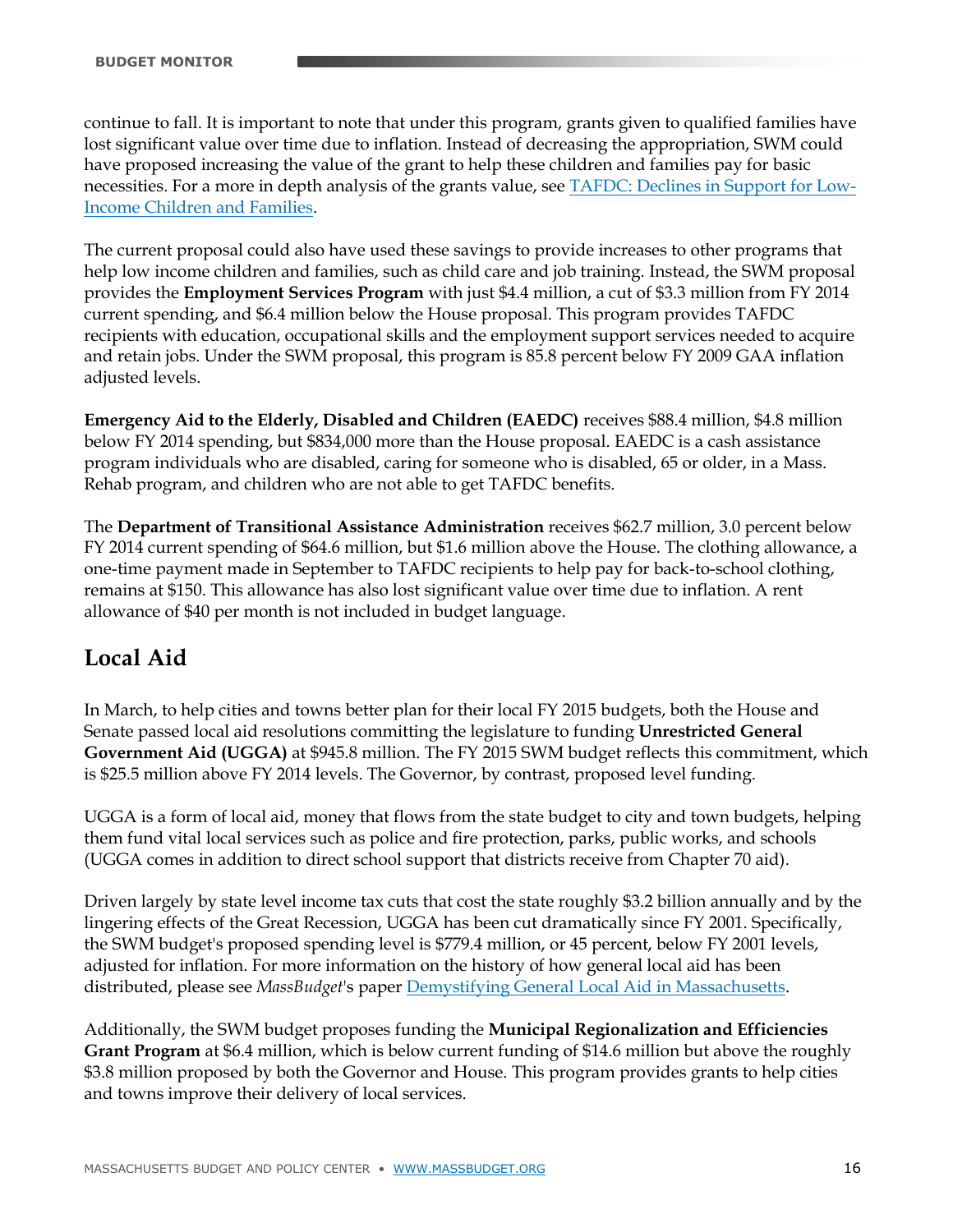## **Transportation**

The SWM budget continues progress implementing last year's long-term transportation finance law, which planned gradual transportation spending increases each year from FY 2014 through FY 2018. Specifically, the SWM budget increases transportation spending by \$125.7 million over current FY 2014 levels, helping MassDOT modernize its infrastructure, investing in capital improvements at the MBTA and Regional Transit Authorities, and making progress towards ending the practice of borrowing money to pay for MBTA operating costs. Following the framework outlined in last year's transportation finance law, the SWM proposal is very similar to both the Governor's and House proposals.

It is important to note that a significant portion of the state's transportation-related capital spending shows up in separate debt service accounts, the largest of which is the **Consolidated Long-Term Debt Service** line item. For FY 2015, 51.73% percent of this \$2.07 billion account is projected to cover transportation-related debt.

### **Libraries**

The state budget supports libraries by providing funding for a number of programs including direct aid to local libraries; the regional library network including the interlibrary loan program; and, the talking book programs for the visually-impaired located in Worcester and Watertown. The FY 2015 budget proposed by the SWM Committee recommends spending \$26.7 million on all library programs; a \$4.4 million or 20 percent increase above the FY 2014 budget. In its library budget, the SWM Committee recommends a \$3.0 million increase, for a total of \$10.0 million, for **direct aid to local libraries**. Even with this increase, state funding for all library programs will be 44 percent lower, in inflation adjusted dollars, than it was in FY 2001.

## **REVENUE**

As is true of the House and Governor's budgets, the Senate Ways and Means (SWM) FY 2015 budget does not include any sweeping new revenue initiatives. Like the House, the SWM budget also excludes most of the new, ongoing tax changes proposed by the Governor.

Nevertheless, the SWM budget - like the House and Governor's budgets – does call for additional revenue beyond the amount agreed to in the Consensus Revenue Estimate. (To read more about the Governor's tax package see [MassBudget's review of the Governor's FY 2015 budget](http://www.massbudget.org/report_window.php?loc=budget_monitor_gov_fy15.html). To read more about the House's revenue proposals see [MassBudget's review of the House FY 2015 budget](http://www.massbudget.org/report_window.php?loc=House%20Budget%20for%20FY%202015-amendments%20adopted%20during%20debate.html).) All three budgets rely on additional tax revenue and non-tax revenue, both one-time and ongoing. Like permanent changes in spending levels, ongoing revenue changes affect the state's long term fiscal condition, whereas temporary (one-time) revenue changes are useful for balancing the budget only in the current fiscal year (to read more about the state's projected FY 2015 budget gap, see [MassBudget's](http://www.massbudget.org/report_window.php?loc=fy15_preview.html)  [FY 2015 Budget Preview\)](http://www.massbudget.org/report_window.php?loc=fy15_preview.html).

Overall, SWM calls for some \$36 million less in total additional revenue than the House and \$166 million less than the Governor. While both SWM and the House rely on less one-time revenue than the Governor, it is important to note that SWM and the House each rely on (separate) accounting changes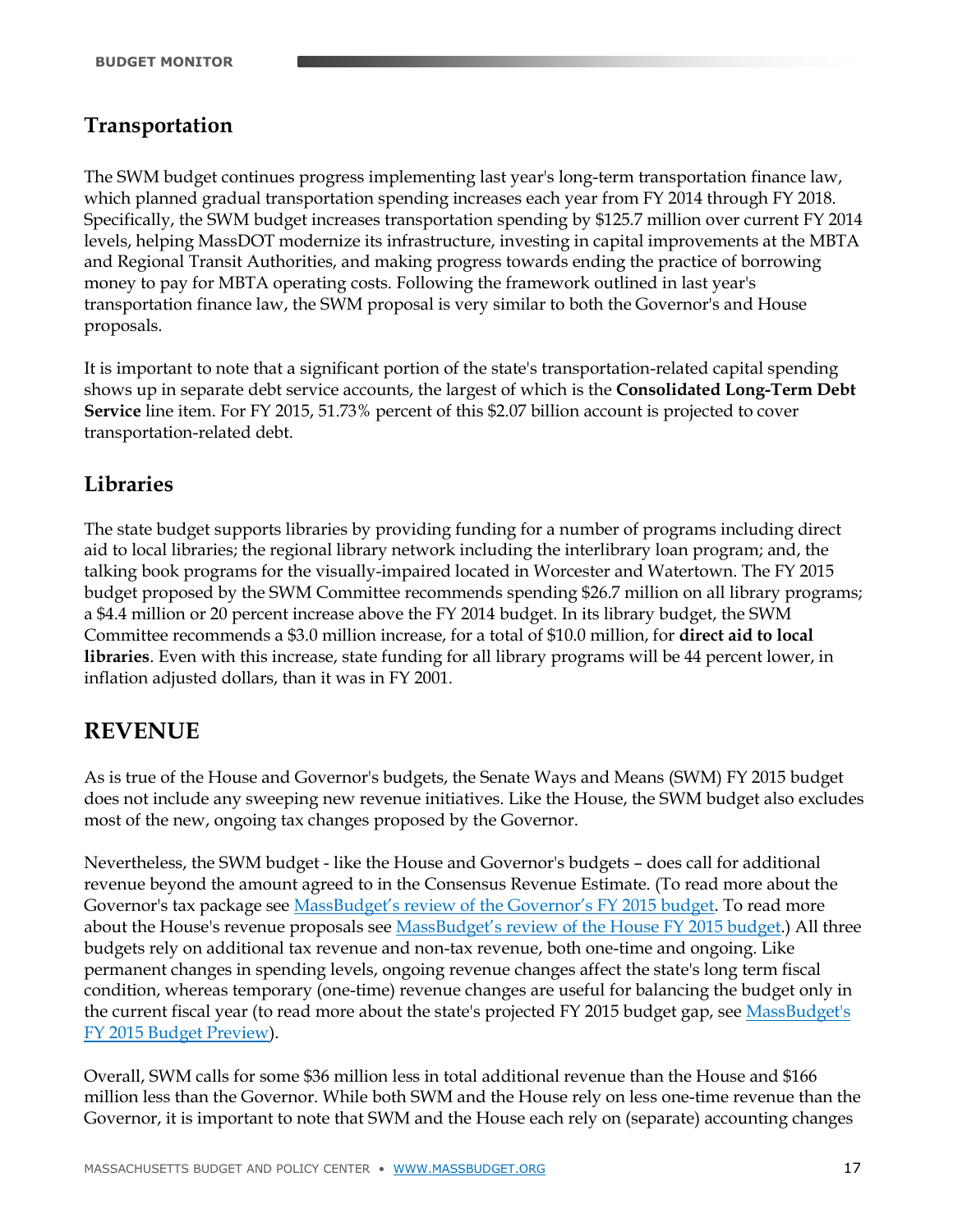to fund the health care costs of retired state workers ("Other than Pension Employee Benefits" or OPEB costs) with non-General Fund revenues. In each case, the changes ultimately reduce deposits into the state's Stabilization Fund. This complicates apples-to-apples comparisons of one-time revenue use between the SWM and House budgets on the one hand and the Governor's budget on the other, because while the Governor is withdrawing more from the Stabilization Fund he also is depositing more into the fund. (See Non-Tax Revenue section for further discussion of OPEB funding.)

In the sections below, we examine in closer detail the tax and non-tax revenue proposals included in the SWM FY 2015 budget proposals.

#### **Tax Revenue**

The Fiscal Year 2015 consensus tax revenue figure agreed to by the Administration, the House and the Senate is \$24.337 billion, an amount 4.9 percent above the revised FY 2014 revenue estimate of \$23.200 billion. The Senate Ways and Means (SWM) FY 2015 budget proposal, like the House and the Governor's budget proposals, relies on additional revenue to be drawn from on a combination of new tax and non-tax sources. Some of these additional revenues would come from ongoing sources while others would be one-time.

Notable tax revenue proposals include a one-year delay of the FAS 109 corporate tax break, a shift in venue for smaller tax appeal cases (to reduce backlogs), and an extension of the state's Historic Building Rehabilitation Credit. The SWM budget, like the House and Governor's budgets, also establishes a new structure for redirecting large one-time tax settlements and judgments from the Stabilization Fund to the General Fund.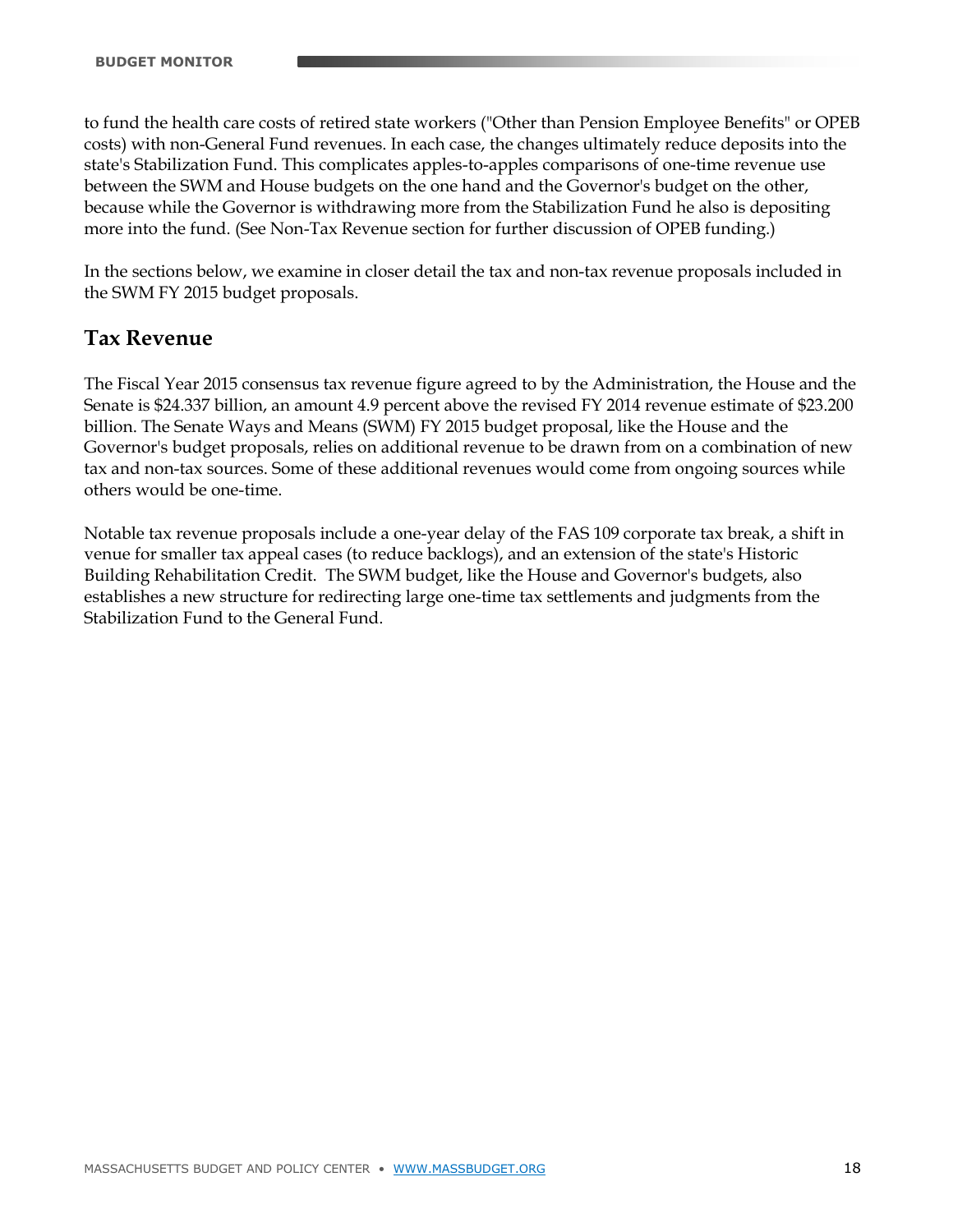|                                           | <b>Governor</b> |                 | <b>House</b>   |             | <b>SWM</b>     |                 |
|-------------------------------------------|-----------------|-----------------|----------------|-------------|----------------|-----------------|
| <b>FY 2015 REVENUE PROPOSALS</b>          | <b>Ongoing</b>  | <b>One-Time</b> | <b>Ongoing</b> | One-Time    | <b>Ongoing</b> | <b>One-Time</b> |
| <b>Tax Revenues</b>                       |                 |                 |                |             |                |                 |
|                                           |                 |                 |                |             |                |                 |
| Eliminate exemptions for candy and soda   | 67,800,000      |                 |                |             |                |                 |
| Clarify rules for internet room sellers   | 8,100,000       |                 |                |             |                |                 |
| Extend room Occupancy Tax to short-       |                 |                 |                |             |                |                 |
| term rentals and B&Bs                     | 2,600,000       |                 |                |             |                |                 |
| Delay FAS 109 deduction for one year      |                 | 45,800,000      |                | 45,800,000  |                | 45,800,000      |
| Reclassify certain securities investment  |                 |                 |                |             |                |                 |
| businesses                                | 21,000,000      |                 |                |             |                |                 |
| Cloose loophole for insurance company     |                 |                 |                |             |                |                 |
| subsidiary income                         | 8,400,000       |                 |                |             |                |                 |
| Tax revenue enhancements                  |                 | 12,000,000      |                | 12,000,000  |                | 12,000,000      |
| Redirecting large tax settlements to      |                 |                 |                |             |                |                 |
| <b>General Fund</b>                       | 203,500,000     |                 | 240,000,000    |             | 203,500,000    |                 |
| <b>SUB-TOTAL</b>                          | 311,400,000     | 57,800,000      | 240,000,000    | 57,800,000  | 203,500,000    | 57,800,000      |
| <b>Non-Tax Revenues</b>                   |                 |                 |                |             |                |                 |
| Expand "bottle bill" to include water &   |                 |                 |                |             |                |                 |
| other drinks                              | 24,200,000      |                 |                |             |                |                 |
| Stabilization ("Rainy Day") Fund          |                 |                 |                |             |                |                 |
| withdrawal                                |                 | 175,000,000     |                | 140,000,000 |                | 140,000,000     |
| Stabilization ("Rainy Day") Fund interest |                 |                 |                |             |                |                 |
| transfer                                  |                 | 10,650,000      |                | 10,650,000  |                | 10,650,000      |
| Proceeds from gaming licenses             |                 | 53,500,000      |                | 53,500,000  |                | 53,500,000      |
| Shift in payment schedule to hospitals    |                 | 13,000,000      |                | 13,000,000  |                | 13,000,000      |
| Federal reimbursements for TANF           |                 | 32,200,000      |                | 32,200,000  |                | 32,200,000      |
| Trust fund sweeps                         |                 | 10,000,000      |                | 10,000,000  |                | 10,000,000      |
| Slot parlor gaming revenue                | 20,000,000      |                 | 20,000,000     |             | 20,000,000     |                 |
| <b>SUB-TOTAL</b>                          | 44,200,000      | 294,350,000     | 20,000,000     | 259,350,000 | 20,000,000     | 259,350,000     |
| <b>TOTAL</b>                              | 355,600,000     | 352,150,000     | 260,000,000    | 317,150,000 | 223,500,000    | 317,150,000     |

#### *FAS 109*

The FAS 109 corporate tax break is a tax break that primarily affects about a dozen multi-state businesses. Delaying implementation of this tax break for another year (the tax break has been delayed on a one-year basis in prior budgets) would postpone the loss of an estimated \$45.8 million in corporate income tax collections in FY 2015 (se[e Governor's FY 2015 budget documents\)](http://www.mass.gov/bb/h1/fy15h1/brec_15/hsect1a.htm). While the details of this tax law change involve technical and complex interactions among a corporation's records for tax purposes and its public financial accounting records, the FAS 109 provision, in essence, is an attempt to offset certain costs to publically-traded companies resulting from the 2008 combined reporting tax reform package.

As part of that package, rule changes were enacted that increased the cost of some tax liabilities of some companies operating in the Commonwealth. In certain cases, these rule changes would have required changes to a company's existing financial statements. The FAS 109 tax break would allow publically-traded companies to claim a new tax break that would offset the impact to their financial statements resulting from the effects of combined reporting on deferred tax liabilities.

The Department of Revenue (DOR) estimated that this provision would cost the Commonwealth \$535 million during the period in which it was originally scheduled to be in effect—tax benefits were to be distributed equally across seven years, 2012-2018 (see [DOR report to Legislature\)](http://www.massbudget.org/reports/pdf/DOR_FAS109Report_Sept2009.pdf). DOR has estimated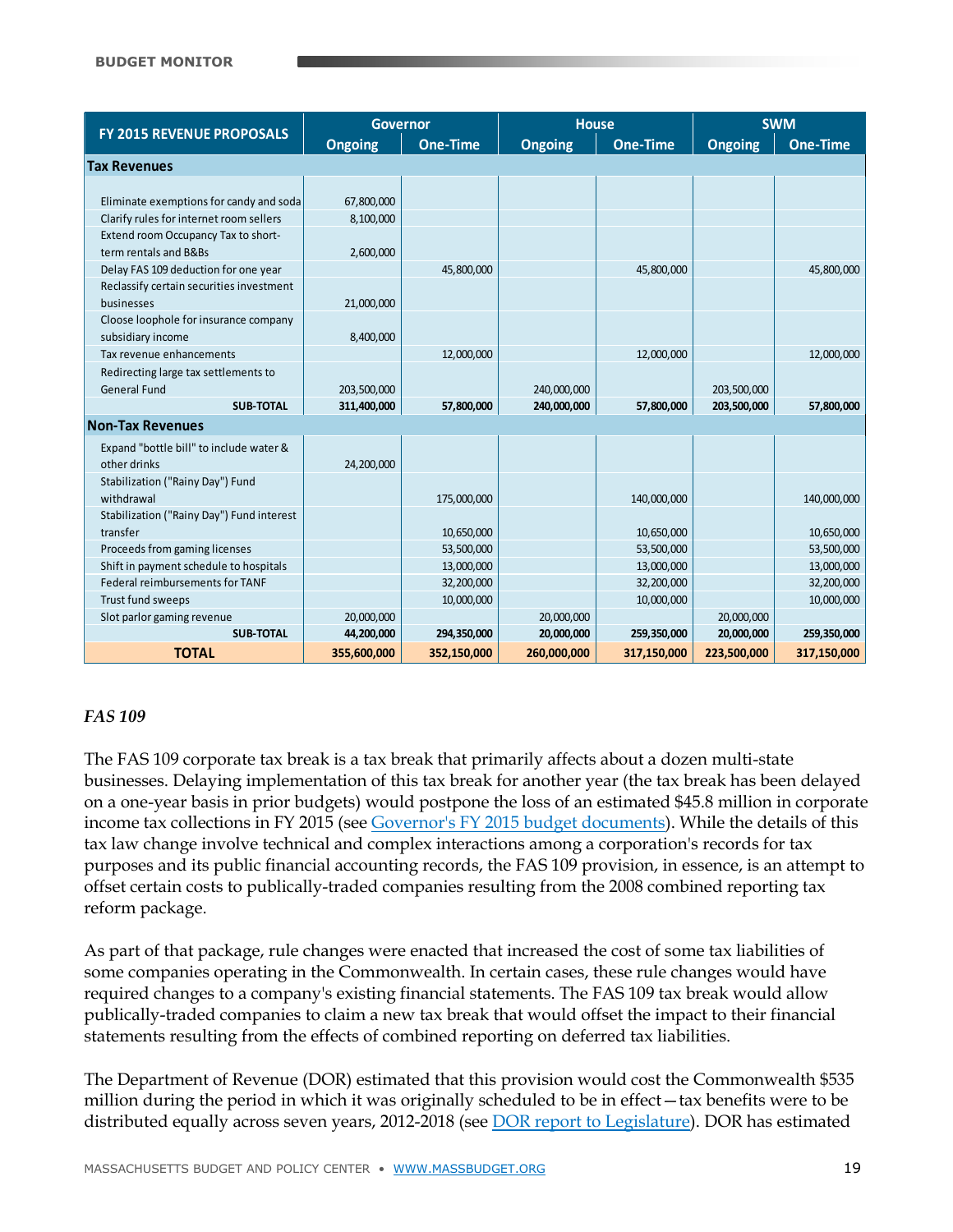further that 88 percent (or \$472 million) of the total tax reductions associated with the FAS 109 tax break will accrue to just fourteen corporations. When this provision was enacted, the cost was unknown and a process was established that would allow an evaluation of the likely cost before the tax break would be implemented.

#### *TAX SETTLEMENT REDIRECTION*

Under current law, for any tax settlement or judgment that exceeds \$10 million, the amount in excess of \$10 million is transferred to the Stabilization Fund. In recent years, annual collections from these excesses have ranged from about \$135 million to more than \$420 million, thus directing significant resources to the Stabilization Fund.

Similar to the House and Governor's budgets, the SWM budget proposes a new structure that would redirect the typical excess amount collected annually from these large, one time settlements and judgments to the state's General Fund for direct appropriation to state programs and services. The structure proposed by SWM would direct an estimated \$203.5 million in ongoing revenue to the state budget in FY 2015. This proposal is very similar to the Governor's, but slightly different than the House proposal. The House proposal uses a five-year *average* rather than five-year *median* to calculate the amount transferred from the Stabilization Fund to the General Fund (this produces a somewhat higher estimated gain to the General Fund in FY 2015, \$240 million rather than \$203.5 million). Additionally, the SWM proposal clarifies that the calculated five-year median amount will be transferred to the General Fund even in years when total excess collections fall below the calculated median.

While the new structure(s) may simplify state budgeting, providing a more predictable stream of revenue to the General Fund, it is important to note that these proposals do not generate *new* revenue. Instead, they simply redirect to the General Fund revenue that otherwise would have been deposited in the state's Stabilization Fund. The proposed changes, therefore, would reduce future growth of the Stabilization Fund.

#### *TAX REVENUE ENHANCEMENTS*

 $\overline{a}$ 

The SWM FY 2015 budget also relies on an additional \$12 million in revenue enhancements from a proposal to shift more small tax appeal cases from the state's primary Appellate Tax Board (ATB) process to a separate track within the ATB designed to handle these smaller claims in a less formal and speedier fashion. By reducing the backlog of cases pending before the ATB - and by allowing the ATB to focus on cases involving larger tax liabilities and requiring its formal procedural rules - the Department of Revenue estimates that the Commonwealth can collect additional revenue in FY 2015.

#### *HISTORIC BUILDINGS REHABILITATION CREDIT*

The SWM budget extends for another five years a tax credit that otherwise would have expired in December 2017. While this change will not affect the state's FY 2015 fiscal position, it will impact state finances in future fiscal years. Capped at a total cost of \$50 million annually, the Historic Buildings Rehabilitation Credit (HBRC) typically costs the Commonwealth between \$45 million and \$50 million a year in forgone tax revenues.<sup>2</sup>

<sup>&</sup>lt;sup>2</sup> Fiscal Year 2015 Tax Expenditure budget: (pg. 35, item 1.610 and pg. 62, item 2.610): [http://www.mass.gov/dor/tax-professionals/news](http://www.mass.gov/dor/tax-professionals/news-and-reports/state-budget-documents/tax-expenditure-budget/)[and-reports/state-budget-documents/tax-expenditure-budget/](http://www.mass.gov/dor/tax-professionals/news-and-reports/state-budget-documents/tax-expenditure-budget/)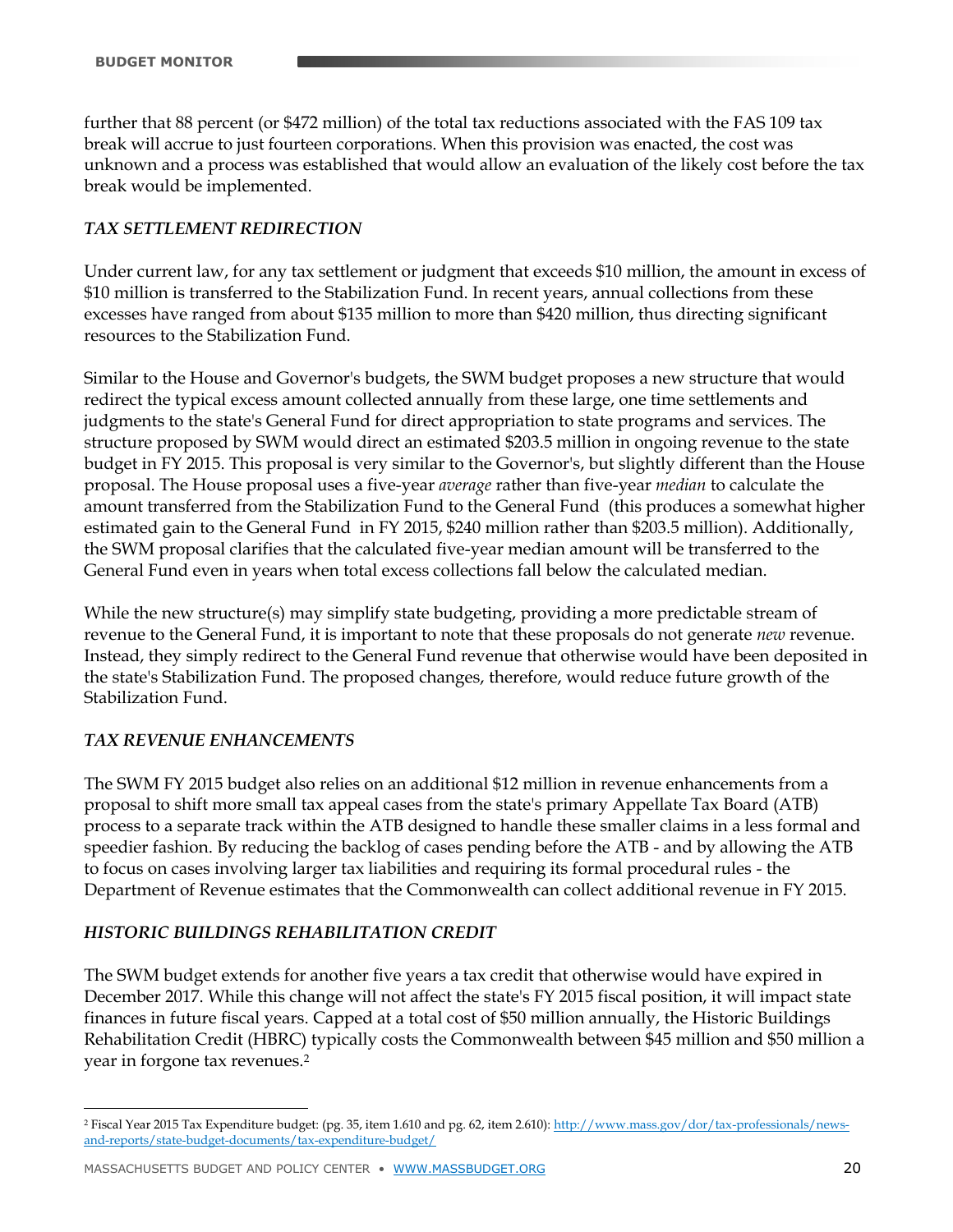## **Non-Tax Revenue**

The FY 2015 budget proposal from SWM relies on several sources of non-tax revenues to balance the budget.

There are three main types of non-tax revenue: federal revenues, which are mostly reimbursements from the federal government for state spending on the Medicaid (MassHealth) program; departmental revenues, which are fees, assessments, fines, tuition, and similar receipts; and other revenues, which are mostly funds that the state draws from an assortment of non-budgeted trusts.

#### *FEDERAL AND DEPARTMENTAL REVENUE*

Compared to FY 2014, and like in the Governor's and House budget proposals, the FY 2015 SWM budget shows a significant increase in federal revenue. These revenues will come to the Commonwealth as a partial reimbursement for increased spending on MassHealth and health reform expansions with the implementation of the federal Affordable Care Act (ACA).

With the ACA, there will be a large increase in enrollment in the publicly-subsidized health insurance programs that bring in federal reimbursement. At the same time, provisions in the ACA allow for Massachusetts to receive an enhanced reimbursement rate for many of these enrollees, as well as additional reimbursement for some current enrollees. The SWM budget proposal reduces funding for these programs compared to the proposals from the Governor and the House, thereby also reducing the amount of federal reimbursement the Commonwealth will receive. In addition, SWM, the House, and the Governor all anticipate \$32.2 million in revenues from increased federal reimbursements from the TANF program and the soldiers' homes, and also \$13.0 million realized in FY 2015 by delaying certain payments to hospitals into the next fiscal year.

Unrelated to the ACA and other healthcare revenues and expenditures, SWM does not include the \$24.2 million in increased departmental revenue associated with the Governor's proposal to expand the state's "bottle bill."

#### *TRANSFERS FROM TRUSTS AND OTHER SOLUTIONS TO BALANCE THE BUDGET*

Like the Governor and House, the SWM budget anticipates \$53.5 million in one-time revenue from gaming licenses, and \$20 million in new ongoing revenue from slot parlors. Also like the Governor and House, SWM anticipates \$10.0 million that will be available as one-time revenue from unused funds remaining in various off-budget trust funds.

The SWM proposes withdrawing \$140.0 million from the state's Stabilization ("Rainy Day") Fund in order to balance the budget. This is a one-time revenue source. SWM also proposes balancing the budget with the continued withdrawal of interest earned by the Stabilization Fund.

Although not included in the chart above, the SWM budget changes the way in which the state funds its liability to the State Retiree Benefits Trust (\$75.9 million), redirecting money that would otherwise go to the Stabilization Fund. In FY 2012, the state passed a law directing that an annually increasing share of the funds from the Master Tobacco Settlement go into the State Retiree Benefits Trust in order to help pay these costs. The SWM budget proposes language changing this formula. The SWM's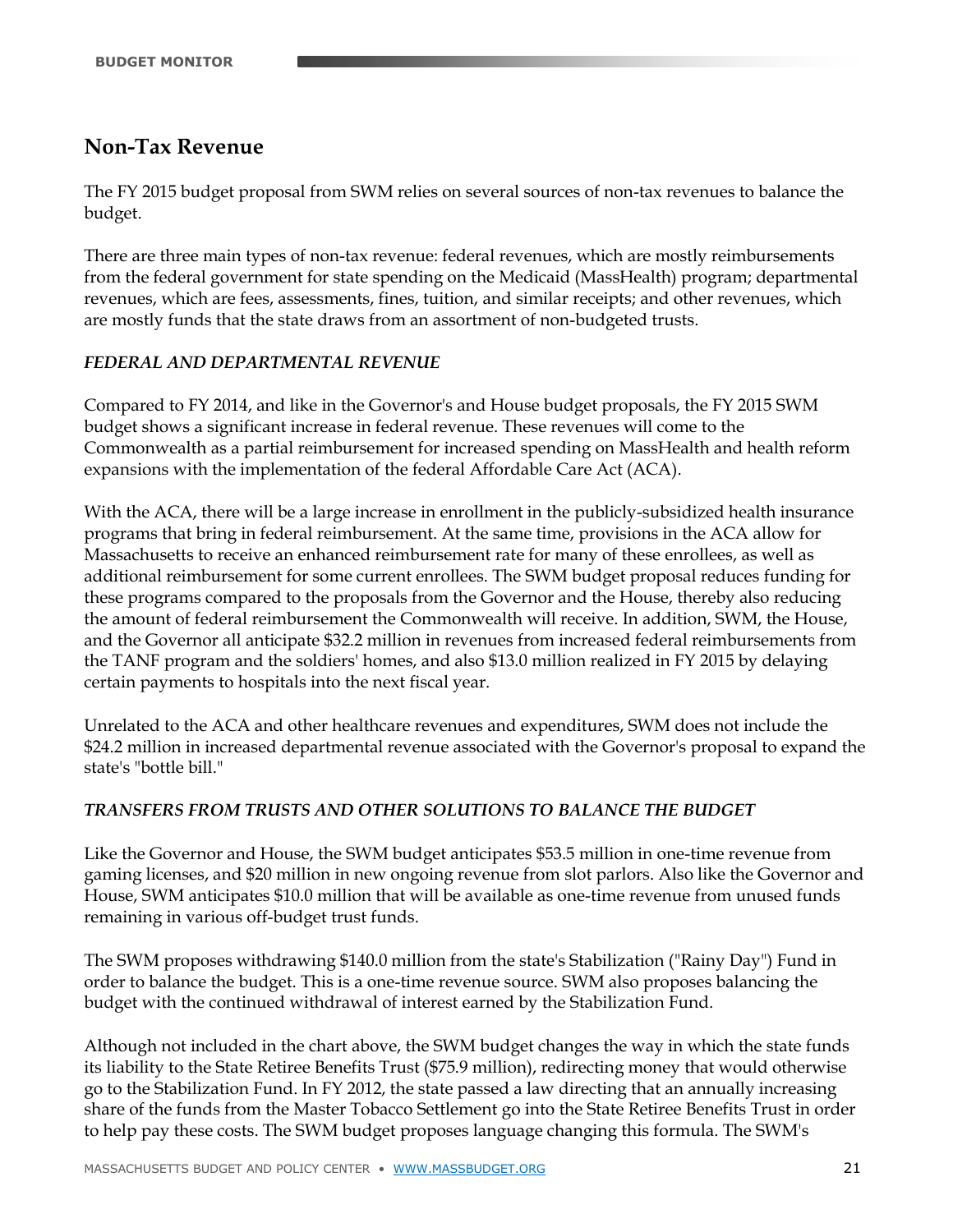proposal recommends that the Commonwealth meet its obligation with 50 percent of capital gains tax revenues that would otherwise go to the Stabilization Fund (\$61 million in FY 2015). The effect of this is reducing the state's deposit into the Stabilization Fund. In FY 2015, SWM also proposes the remainder of the transfer to the State Retiree Benefits Trust would come from unused appropriations for debt service. If that is not enough, the balance would come from the Master Tobacco Settlement funds deposited into the General Fund.